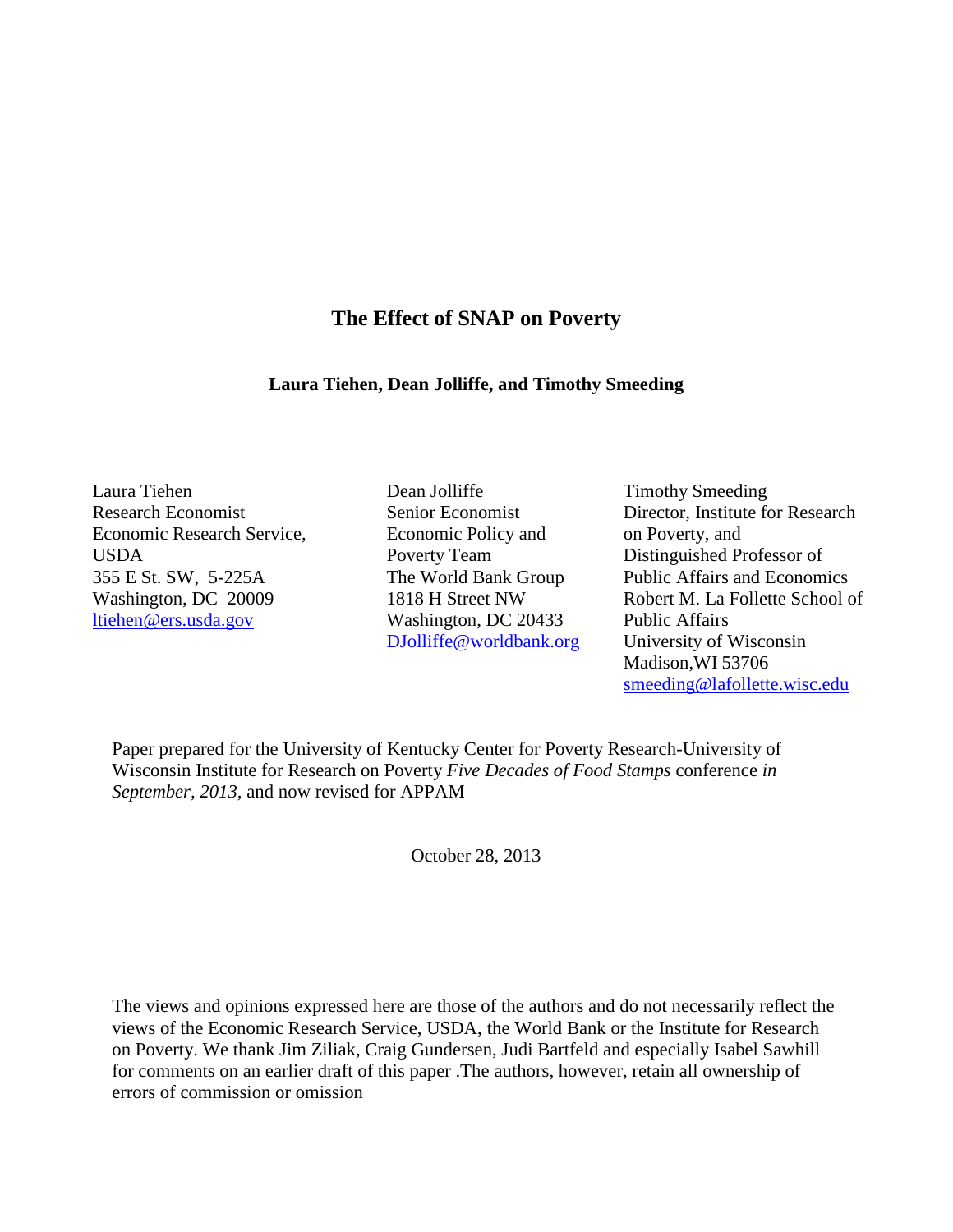## **1. Introduction**

 On signing the Food Stamp Act of 1964, President Johnson noted that "as a permanent program, the food stamp plan will be one of our most valuable weapons for the war on poverty" (Johnson, 1964). From a humble beginning of 2.9 million recipients per month and \$228 million in benefits in 1969 (earliest national figures), the program has grown to serve 47 million persons with benefits of over \$74.6 Billion in 2012 (USDA, 2013a). In the late 60's and early 70's, when the average monthly benefit was under \$20 per month per month, we did not record the effects of the then 'Food Stamp' program on poverty. But the program was already having major positive impacts on mothers' health and then birth outcomes for poor people, especially for blacks and then longer run gains in health and school achievement (Almond, Hoynes and Schanzenbach, 2011; Hoynes, Schanzenbach and Almond, 2012) .

 The annual effects of SNAP on poverty itself were first estimated in the late 1970s and then regularly after the Census Bureau began to record recipients and amounts of food stamps in 1979 (e.g., see U.S. Bureau of Census, 1982). This paper follows in that tradition and examines SNAP's effectiveness as an antipoverty weapon. We begin with a brief overview of the program. We then estimate the extent to which SNAP reduces the prevalence of poverty, and also its depth and severity. Finally, we discuss the primary challenge to getting an accurate measure of SNAP's antipoverty effect, and how the design of the program influences that effect.

## **2. SNAP: Eligibility, Participation, and Benefits**

 SNAP is the largest U.S. food assistance program, providing 46.6 million individuals with an average monthly benefit of \$133 in 2012. In contrast with many other programs serving lowincome households, SNAP eligibility is not limited to specific demographic groups based on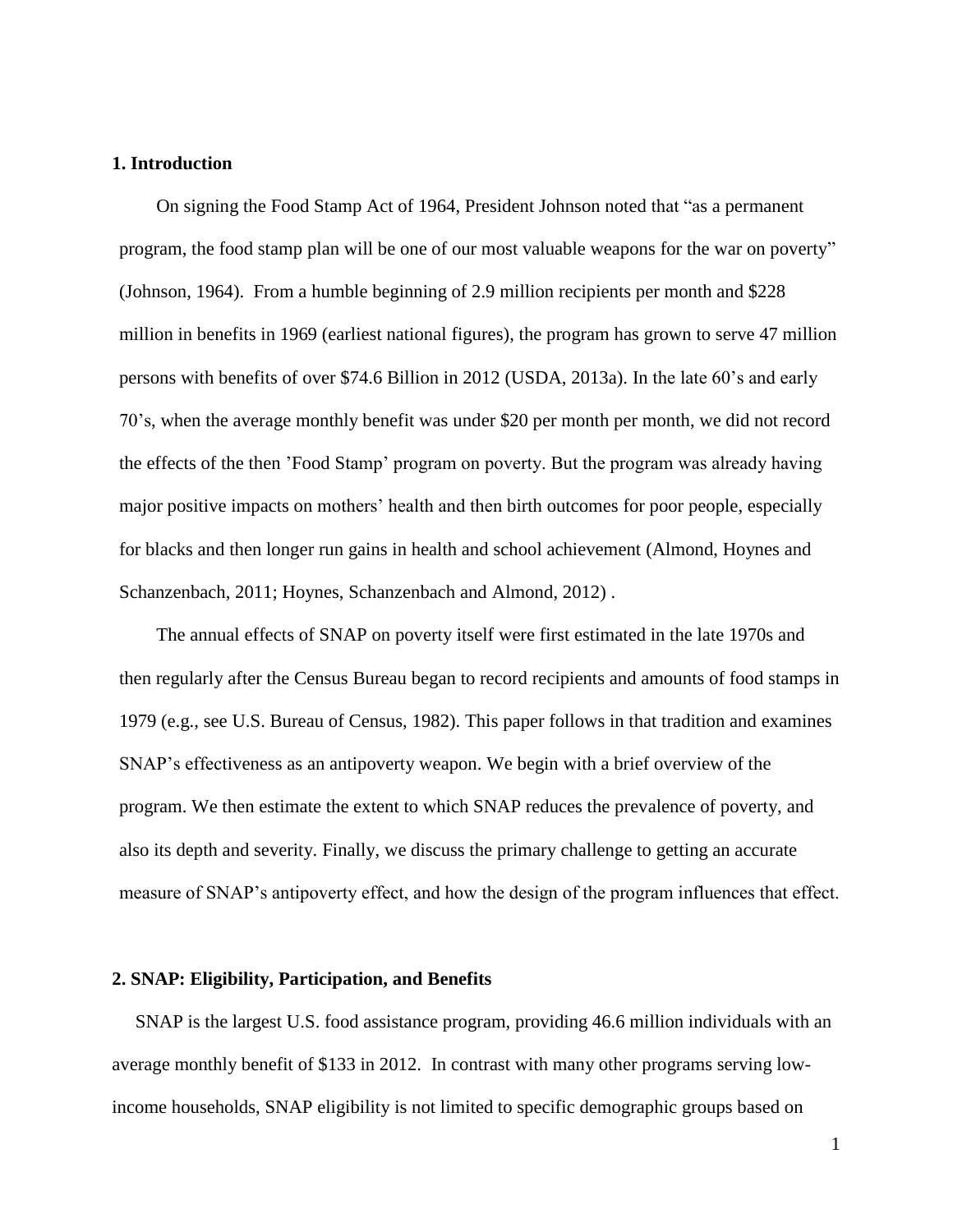family structure, age, or disability status, so benefits reach a broad range of disadvantaged households.

SNAP benefits are federally funded, but the program is administered in partnership with the States. For most of its history, the program has had nationally uniform program eligibility standards and benefit levels. Federal eligibility rules stipulate that households must meet three financial criteria to be eligible for SNAP: the gross income, net income, and asset tests.<sup>1</sup> A household's gross income before taxes in the previous month must be at or below 130 percent of the poverty guidelines (\$2,069 per month in fiscal year 2013 for a three-person household).<sup>2</sup> In addition to the gross income test, a household must have net monthly income at or below the poverty line. Net income is calculated by subtracting a standard deduction amount and certain expenses from gross income.<sup>3</sup> Finally, income-eligible households must have assets less than \$2,000 (\$3000 for households with someone over age 60 or disabled).

Over the past decade, States have been granted increased flexibility in how they administer SNAP, in an effort to increase program access and reduce administrative burden (GAO, 2002). States have used this flexibility to modify the gross income and asset tests faced by SNAP applicants. For example, by 2011, almost all States had either removed the federal liquid asset test for most SNAP households, or at least exempted the value of all household vehicles from the asset test (USDA, 2013b).<sup>4</sup> In addition, a majority of states have increased the gross income limit above 130 percent of the poverty guidelines, to be in alignment with the eligibility guidelines in their cash assistance programs. States have also implemented a number of program

 $\overline{\phantom{a}}$ 

<sup>&</sup>lt;sup>1</sup> SNAP eligibility guidelines are available at: http://www.fns.usda.gov/snap/applicant\_recipients/eligibility.htm <sup>2</sup> Households with someone over the age of 60 are exempt from the gross income test.

<sup>&</sup>lt;sup>3</sup> Net income is equal to gross income minus a number of deductions. These deductions are a standard deduction, as well as deductions for labor market earnings (up to 20% of earnings), child care expenses, expenses for medical care of disabled dependents, and shelter costs in excess of 50 percent of a household's net income.

<sup>&</sup>lt;sup>4</sup> The federal asset test requires that the market value of a vehicle over \$4,650 be counted as part of the household's assets.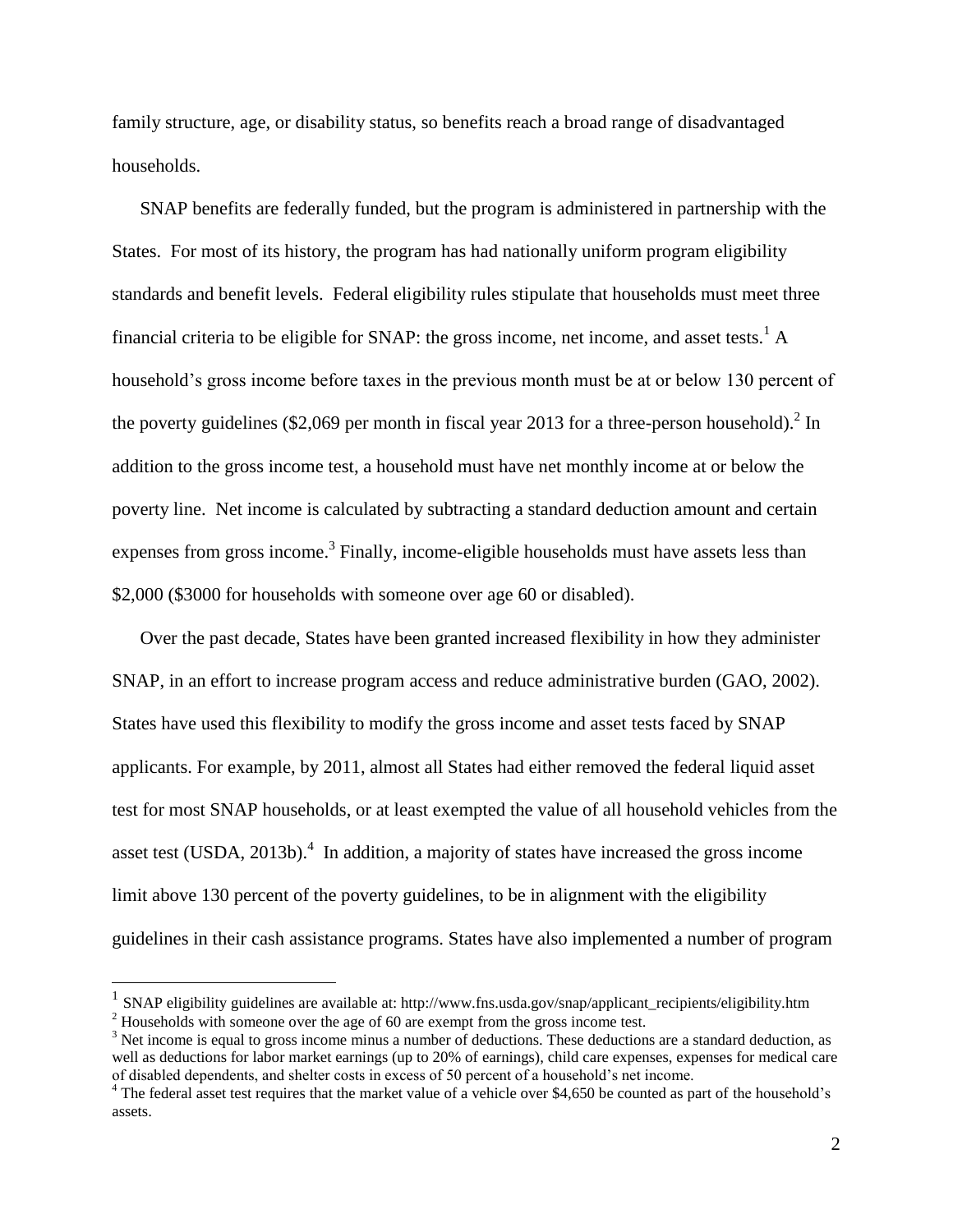changes to simplify the process to apply for and remain on SNAP (GAO, 2002). Many of the changes are designed to increase SNAP participation among working poor households.

While the gross income limit and asset test now vary across States, the SNAP net income limit and benefit formula remain nationally uniform. A household's SNAP benefit is a function of the maximum SNAP benefit amount (also known as the benefit guarantee) and the household's net income. A SNAP household, also called an assistance unit, is defined as either a person living alone or a group of people who buy and share food together most of the time. Households with no net income receive the maximum SNAP benefit, based on the estimated cost of a nutritionally adequate diet for a given household size. For a three-person household in 2012, the maximum benefit is \$526 per month. The SNAP benefit reduction rate is 30 percent, reflecting the expectation that a household can contribute 30 percent of its own income to its food budget. Under this progressive benefit structure, the poorest SNAP households receive the largest benefits.

Indeed, monthly administrative data from USDA show that SNAP benefits are targeted to the poorest of poor households. As shown in Table 1, households in deep poverty (with gross income below 50 percent of the poverty guidelines) received over half of SNAP benefits in 2011. SNAP eligibility extends to households with monthly gross income above the poverty line, but their benefit levels tend to be relatively low. Table 1 indicates that about 16.6 percent of SNAP households had monthly gross income above the poverty guidelines, and these households received less than 9 percent of SNAP benefits.

Recently, concerns have been raised that changes in SNAP administration have resulted in the program being less targeted to the poor (Armor and Souza, 2012; Rector and Bradley, 2012). We do find some evidence that a higher percentage of SNAP benefits were received by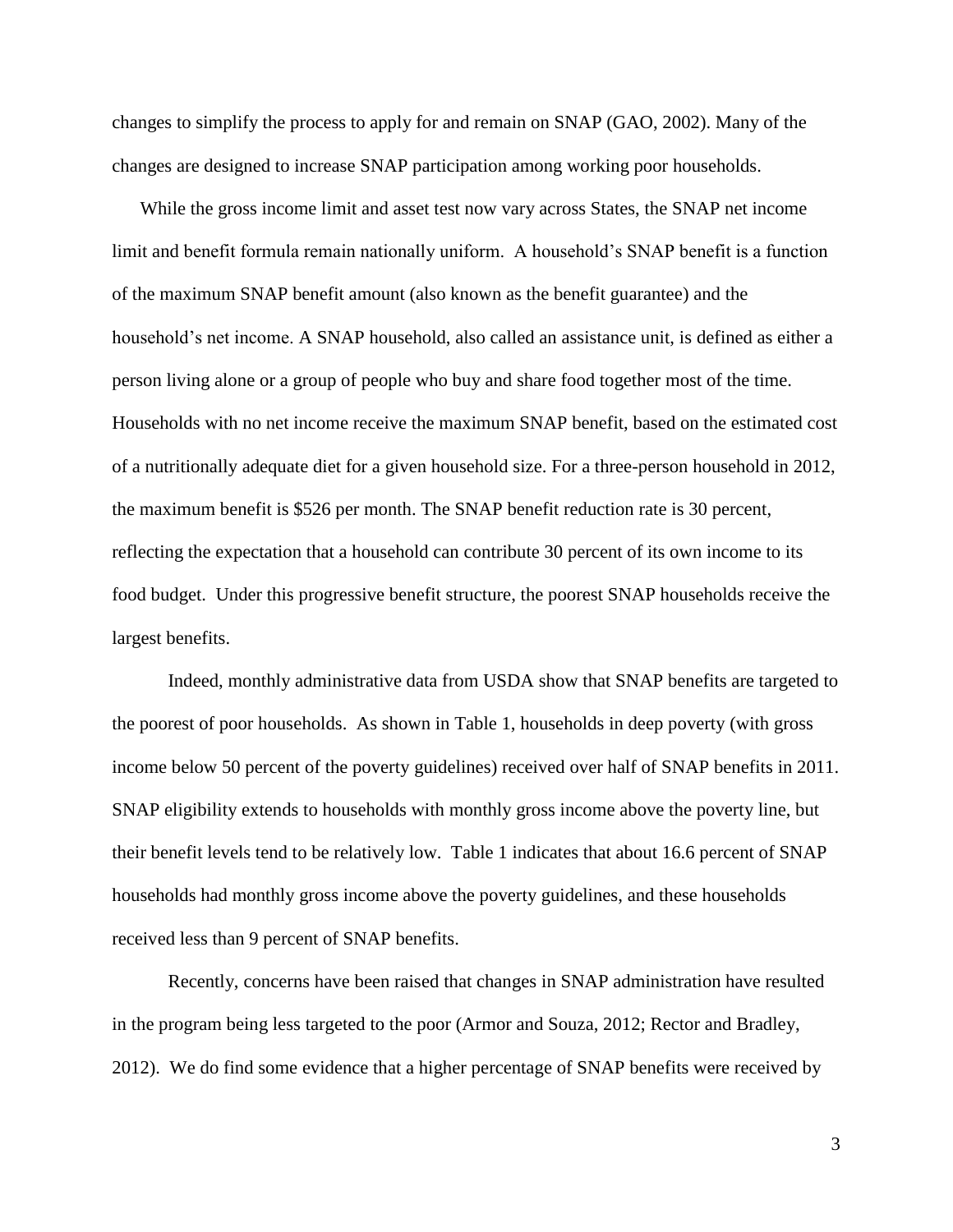households above the poverty line in 2011 (8.6 percent) than in 2000 (4.3 percent), as shown in Figure 1. However, only a small percentage of total SNAP benefits (1.4 percent) in 2011 were received by households with monthly gross incomes above 130 percent of the poverty line.

It is important to note there are a number of measurement issues that must be considered when assessing the targeting efficiency of a program, such as the appropriate definitions of income and household. For example, the USDA Quality Control data records monthly, rather than annual, income, since monthly income is the basis for SNAP eligibility. The very idea of administering a program to address hunger and food insecurity with annual accounting periods is nonsensical. And because households are more likely to turn to SNAP during months of low income, we would expect to see a higher percentage of SNAP benefits received by households above the poverty line when income is measured on an annual basis.

Table 1 also illustrates the wide range of demographic groups that receive SNAP. Almost half of SNAP households contain children. Single-adult households comprise about half of SNAP households with children, but households with a married head also participate. Married-head households make up 9 percent of SNAP households and receive 15.5 percent of benefits. SNAP also serves elderly and disabled individuals. Roughly one in six SNAP households contain an elderly person, while one in five contains a nonelderly disabled person.

While SNAP provides an important safety net for children, elderly, and the disabled, the program has also become an increasingly important support to the working poor. In 2011,almost one-third of all SNAP households contained an adult who was working during the month of SNAP receipt, up from one-fifth of SNAP households in 1994 (Cody and Castner, 1999). Rosenbaum (2013) uses the same USDA administrative data to focus on households with children that contain a nondisabled working-age adult and finds that the percent who were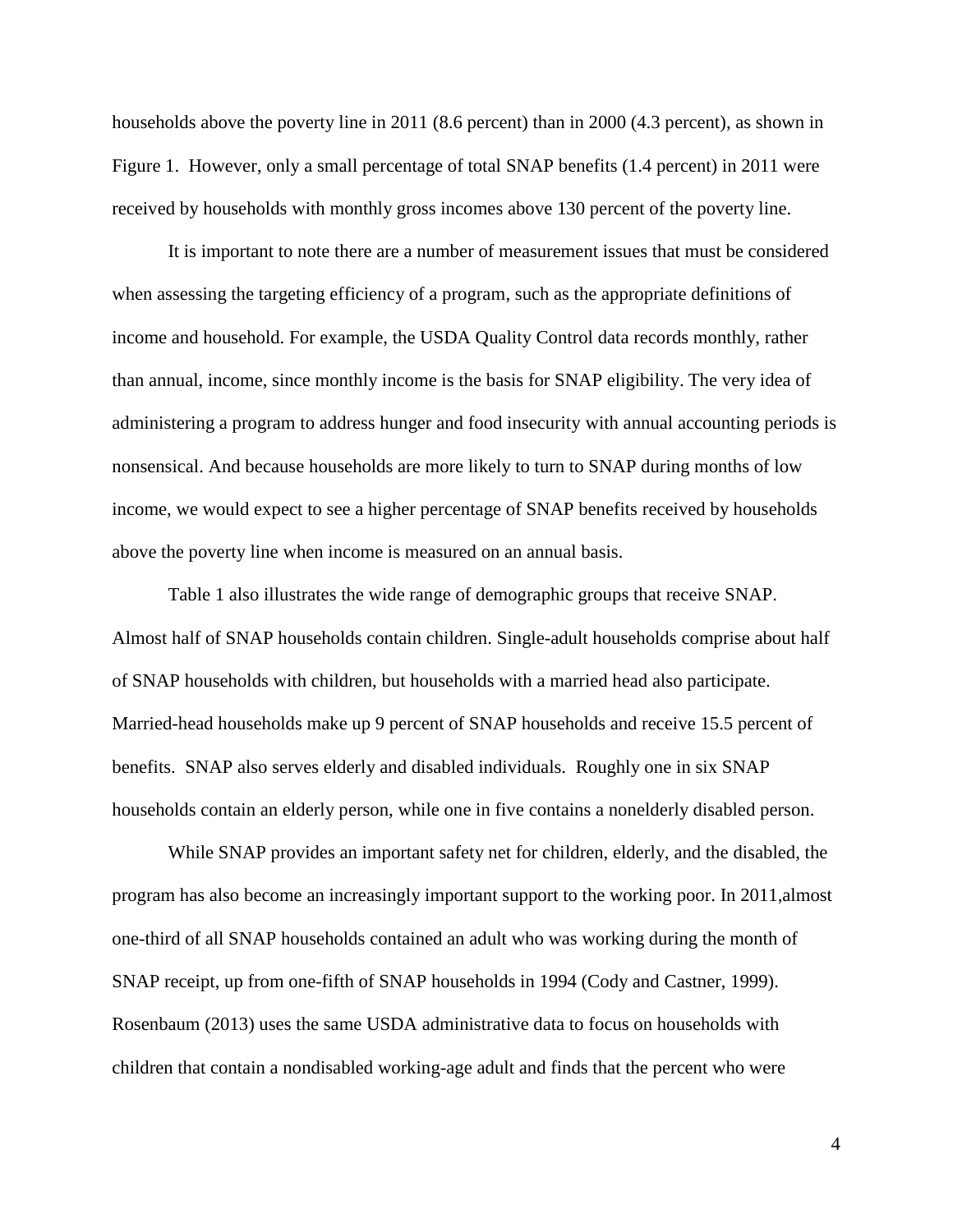working during the month of SNAP receipt increased from less than 30 percent in 1990 to over 50 percent in 2011. Using household survey data, Rosenbaum (2013) shows that over 80 percent of SNAP households with children that contain a nondisabled working-age adult have earnings during the year before or after SNAP receipt. In contrast, the percent of SNAP households receiving TANF cash benefits has declined dramatically since the 1996 welfare reform legislation, and in 2011, only 7.6 of SNAP households received income from TANF.

 There are two demographic groups whose SNAP eligibility was limited by the 1996 welfare reform legislation: (1) legal noncitizens and (2) nondisabled working-age adults without children. Subsequent legislation has restored the SNAP eligibility of many legal noncitizens, including all legal noncitizen children. However, adult and elderly legal noncitizens continue to face a number of restrictions to their SNAP eligibility, including a 5-year residency requirement. Legal noncitizens make up 4 percent of SNAP recipients and receive 4 percent of total SNAP benefits. Nondisabled working-age adults without children who did not meet SNAP work or training requirements were limited to three months of SNAP eligibility over a 3 year period. These restrictions were lifted as part of the 2009 stimulus legislation, and in 2011, this group comprised about 10 percent of the SNAP caseload, up from 4.5 percent in 2001.

#### **3. Does SNAP Reduce Poverty?**

Historically, the SNAP caseload has been very responsive to changes in the number of poor Americans, as shown in Figure 2, which is consistent with the well-established countercyclical nature of the program (Mabli et al., 2009; Ziliak et al., 2003). The extent to which SNAP reduces poverty is an important indicator of the program's effectiveness. In this section, we focus on SNAP's effect on the poverty rate. We build on previous research that has examined the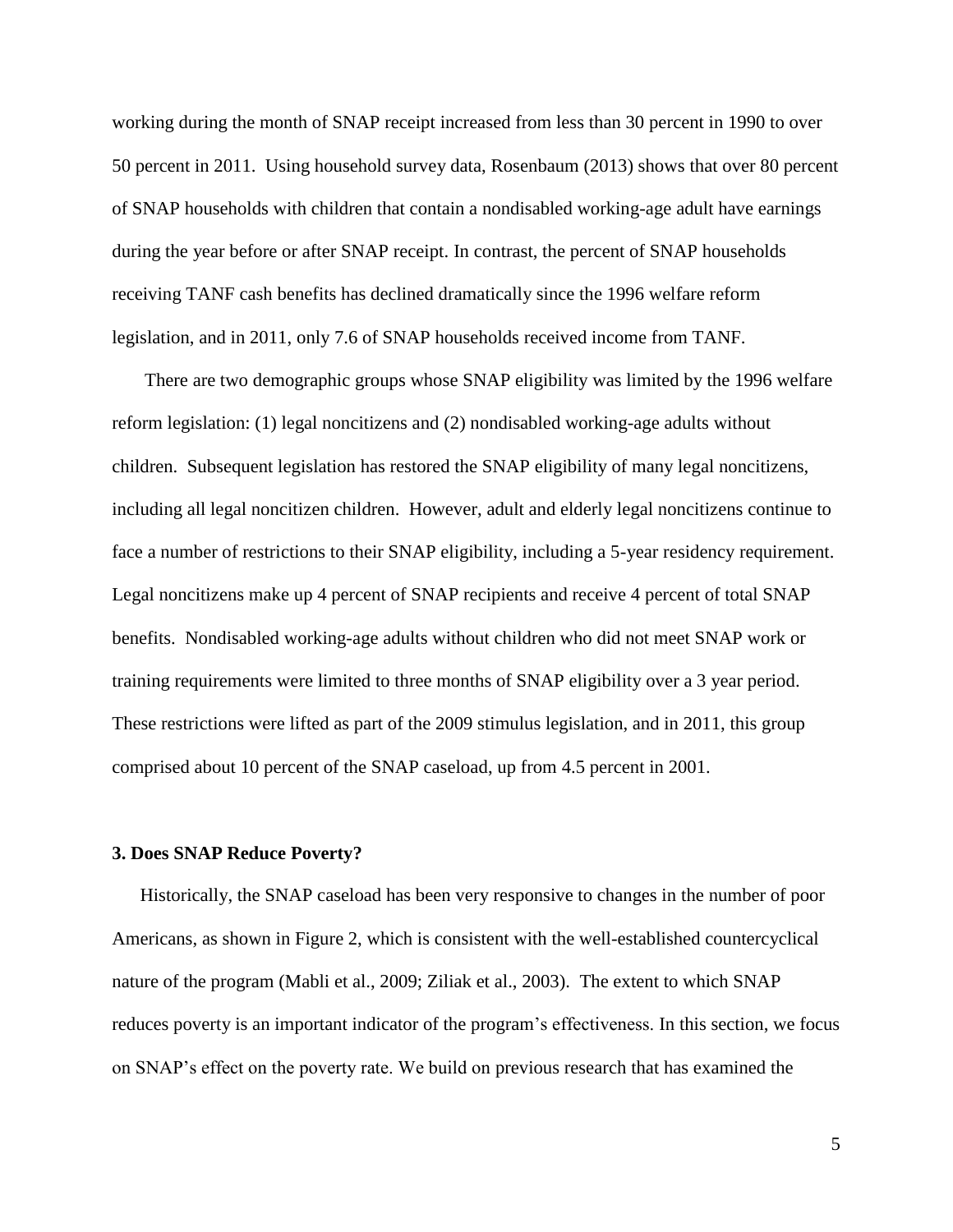effect of SNAP benefits, as well as other near-cash government benefits, on the poverty rate (Citro and Michael, 1995; Iceland et al., 2001; Garner and Short, 2010; Blank, 2008; Ziliak, 2011; Tiehen, et al., 2012). We first estimate SNAP's effect on the official poverty rate, which allows us to examine the program's antipoverty effect over a 24 year period. While one can argue that adding refundable tax credits and other types of benefits to family income is not consistent with the official poverty measure threshold, adding SNAP benefits get right to the heart of the official threshold, which is based on income multiples of a food budget.

We then estimate SNAP's effect on the research Supplemental Poverty Measure (SPM). The SPM, which serves as a complement to the official poverty measure, was developed to provide a more comprehensive view of family well-being. It adjusts family income for taxes paid, in-kind benefits received, and refundable tax credits, and constructs a poverty line based on actual consumption of food, clothing and shelter, adjusted for regional differences in the cost of living (Short, 2011) The Census Bureau released the first report on the SPM in November 2011, covering the 2010 calendar year, and provides data to calculate the SPM from 2009 to 2011. We provide more details on the official and SPM poverty measures in the following sections.

#### *3.1. The Current Population Survey Data*

To measure the effect of SNAP on poverty, we use data from the Annual Social and Economic (ASEC) Supplement to the Current Population Survey (CPS). In our primary analysis, we use 24 years of CPS-ASEC data, which provides us with estimates of poverty and SNAP benefit levels from 1988 to 2011. The CPS is administered monthly by the Census Bureau for the Bureau of Labor Statistics and collects data from a nationally representative sample of households on employment, unemployment, earnings, occupation, and hours of work.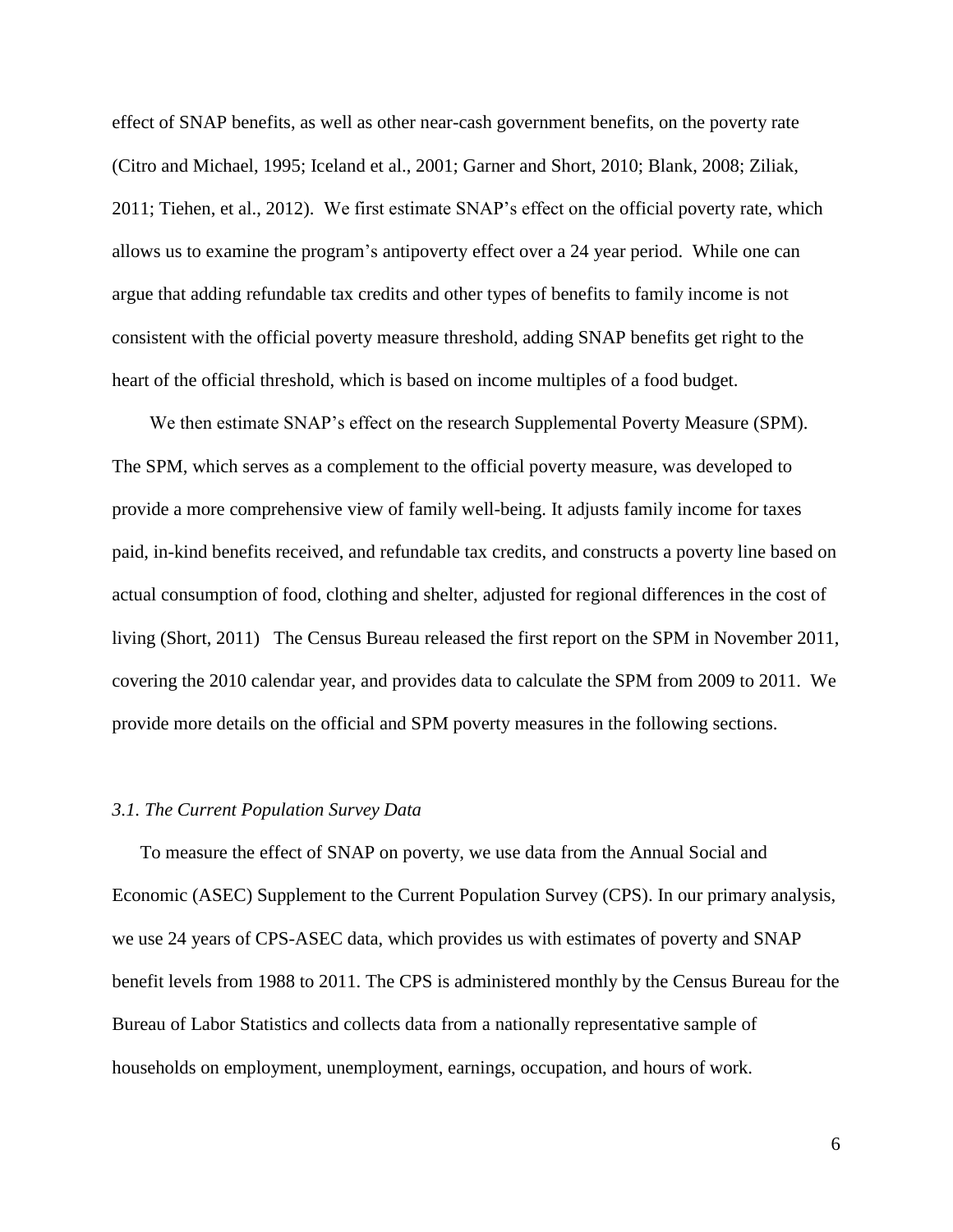Respondents to the CPS provide information on several different sources of income, including noncash income sources such as SNAP.

We use the CPS because it is the data source for official U.S. poverty estimation and for the Research Supplemental Poverty Measure (SPM). A shortcoming of the CPS is that, as recently documented by Meyer et al. (2009), it underestimates the number of SNAP recipients and the value of SNAP benefits. We find that, in 2011, the reported average monthly individual participation in the CPS is 69.7 percent of the average monthly individual participation in SNAP administrative data and the reported total benefits in the CPS are 53.4 percent of administrative totals. We consider the implications of correcting for this measurement issue in our discussion of the results.

#### *3.2. Official poverty*

The official U.S. poverty measure is based on a comparison of a family's income relative to its needs. The income measure includes all pre-tax income, such as earnings, unemployment compensation, and Social Security payments. It also includes cash benefits from means-tested transfer programs such as Supplemental Security Income (SSI) and TANF. The measure does not include unrealized capital gains, and because it is a pre-tax measure, it does not include payroll taxes or income taxes paid, or Child Tax Credit (CTC) or Earned Income Tax Credit (EITC) payments. The family income measure does not include any noncash benefits such as SNAP benefits, housing assistance, or Medicaid. The family-income measure includes income of all family members in a household, but excludes income of non-relatives, such as unmarried cohabitators. A family's need is measured by the poverty threshold, based on a cost-of-basicneeds methodology. The U.S Federal poverty thresholds vary for persons of different ages and families of different sizes. In 2012 for example, the poverty threshold was set at \$11,945 for an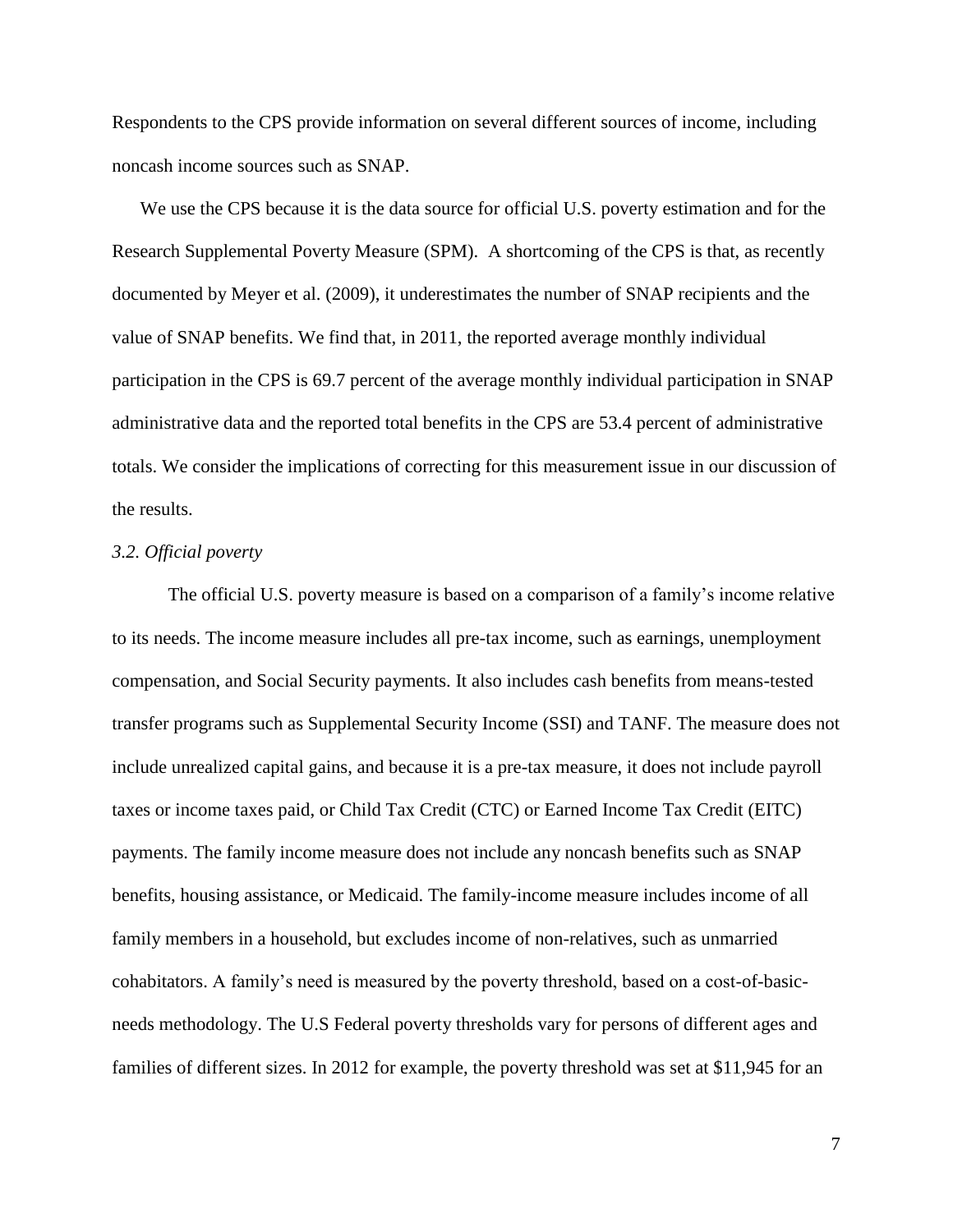individual under 65 years of age, \$15,825 for a two-person family with one child and one adult, and \$23,283 for a family with two adults and two children.<sup>5</sup> If family income is less than the poverty threshold, then all members of the family are considered poor.

Since SNAP benefits are not included in the family income measure for official U.S. poverty estimation, the program's role in reducing poverty is not reflected in official poverty statistics. To understand the effect of SNAP on poverty, we examine how supplementing income with SNAP benefits affects the official poverty rate. Figure 3 displays the official poverty rate from 1988 through 2011, as well as the poverty rate if SNAP benefits are included in family income.

It is clear from Figure 3 that the antipoverty effect of SNAP is stronger when poverty rates increase during difficult economic conditions, consistent with the countercyclical nature of the program. Figure 3 also shows an increase in the antipoverty effect of SNAP after the onset of the Great Recession, and particularly during the period since 2009 when the ARRA has increased SNAP benefits and removed eligibility restrictions on jobless adults. For example, in 2011, the official poverty rate was 15.0 percent, while accounting for SNAP benefits in family income reduced the poverty rate to 13.8 percent. This 8 percent reduction in the poverty rate means that SNAP lifted approximately 3.7 million people out of poverty in 2011.

SNAP benefits have an even stronger effect on those in deep poverty, whose family incomes are below 50% of the poverty line. In 2011, 20.4 million Americans (6.6 percent of the population) lived in deep poverty. SNAP reduced the rate of deep poverty in 2011 by 16.6 percent, lifting 3.4 million people out of deep poverty. Given that over half of SNAP benefits go to households in deep poverty, it is not surprising that SNAP's antipoverty effect is stronger

 $\overline{\phantom{a}}$ 

 $<sup>5</sup>$  For a complete listing of the poverty thresholds for individuals and families of various sizes, see the U.S. Census</sup> Bureau's web page on poverty at:<http://www.census.gov/hhes/www/poverty.html/> .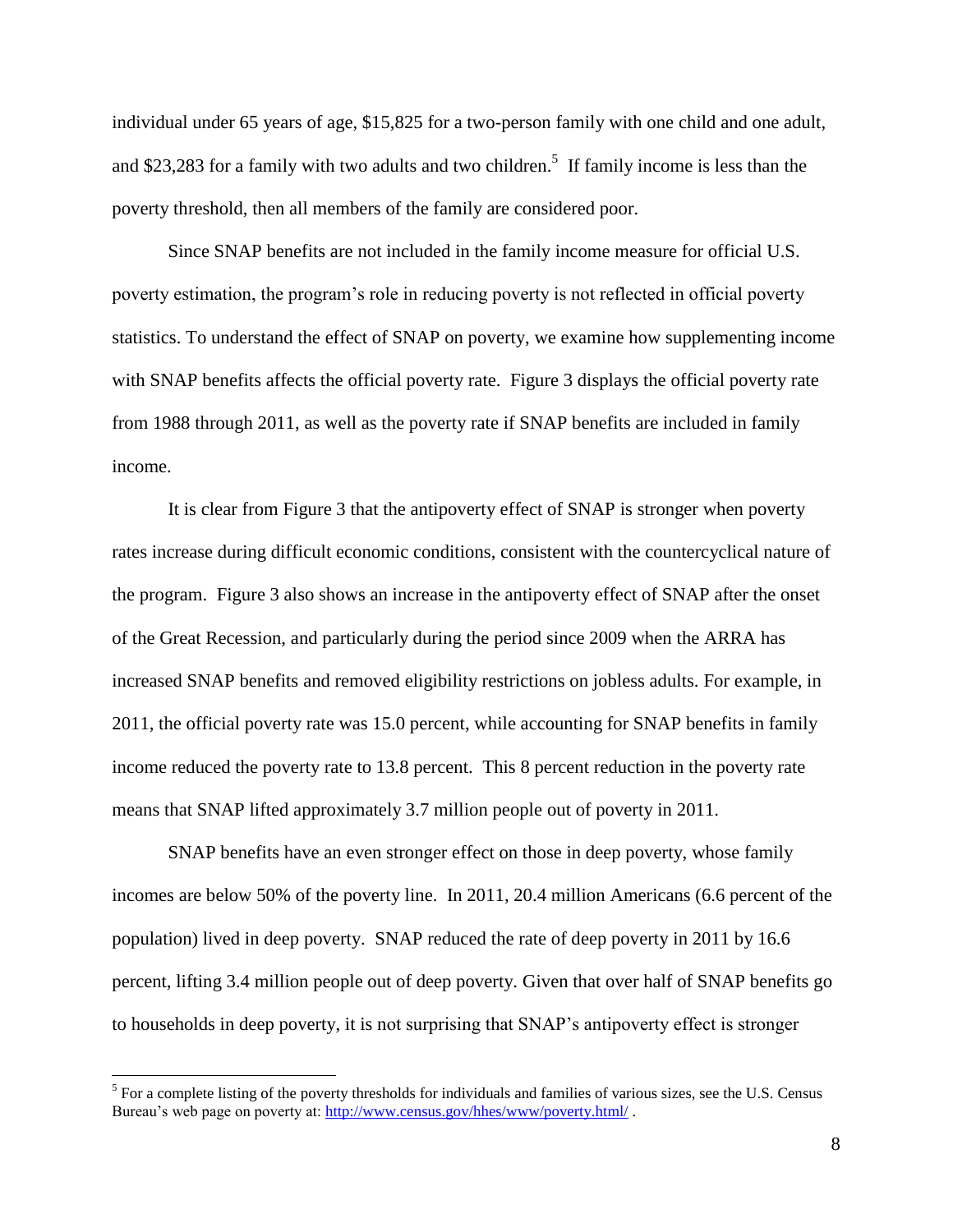among this group. Recent research finds even stronger antipoverty effects of SNAP among households with children in extreme poverty, whose cash income does not exceed \$2 per person per day. SNAP benefits reduced the rate of extreme poverty among households with children by 48 percent in mid-2011, helping to curtail otherwise large increases in extreme poverty between 1996 and 2011 (Shaefer and Edin, 2013).

While SNAP's benefit structure ensures that benefits are targeted to those in deep poverty, the program is not targeted to specific demographic groups. Table 2 provides some evidence on how the antipoverty effect of SNAP varies across demographic subgroups. The reduction in the poverty rate due to SNAP is largest among children, relative to adults and the elderly. SNAP benefits reduce poverty more among Blacks than among other racial/ethnic groups. The poverty reduction due to SNAP among Hispanics (7.0 percent) was somewhat lower than the national average in 2011, although the official poverty rate among Hispanics is similar to the rate among Blacks. This may be partially a result of the legal noncitizen eligibility restrictions in SNAP, as Table 2 also shows that SNAP has a much smaller effect on the poverty rate of noncitizens than of citizens. Interestingly, SNAP has a stronger effect on the poverty rate of employed adults than on unemployed adults. Although we saw in Table 1 that employed adults make up a relatively small proportion of SNAP participants, they are more likely to have income close to the poverty line than other participants and therefore are more likely to be lifted over the poverty line by their SNAP benefits. Thus, the program is operating as an important support to the working poor. SNAP also has a strong effect on the poverty rate of individuals in two-parent families, relative to those in single-parent families. Although there is variation in the antipoverty effect of SNAP across demographic subgroups, the overall finding from Table 2 is that the program reduces poverty among a broad range of disadvantaged populations.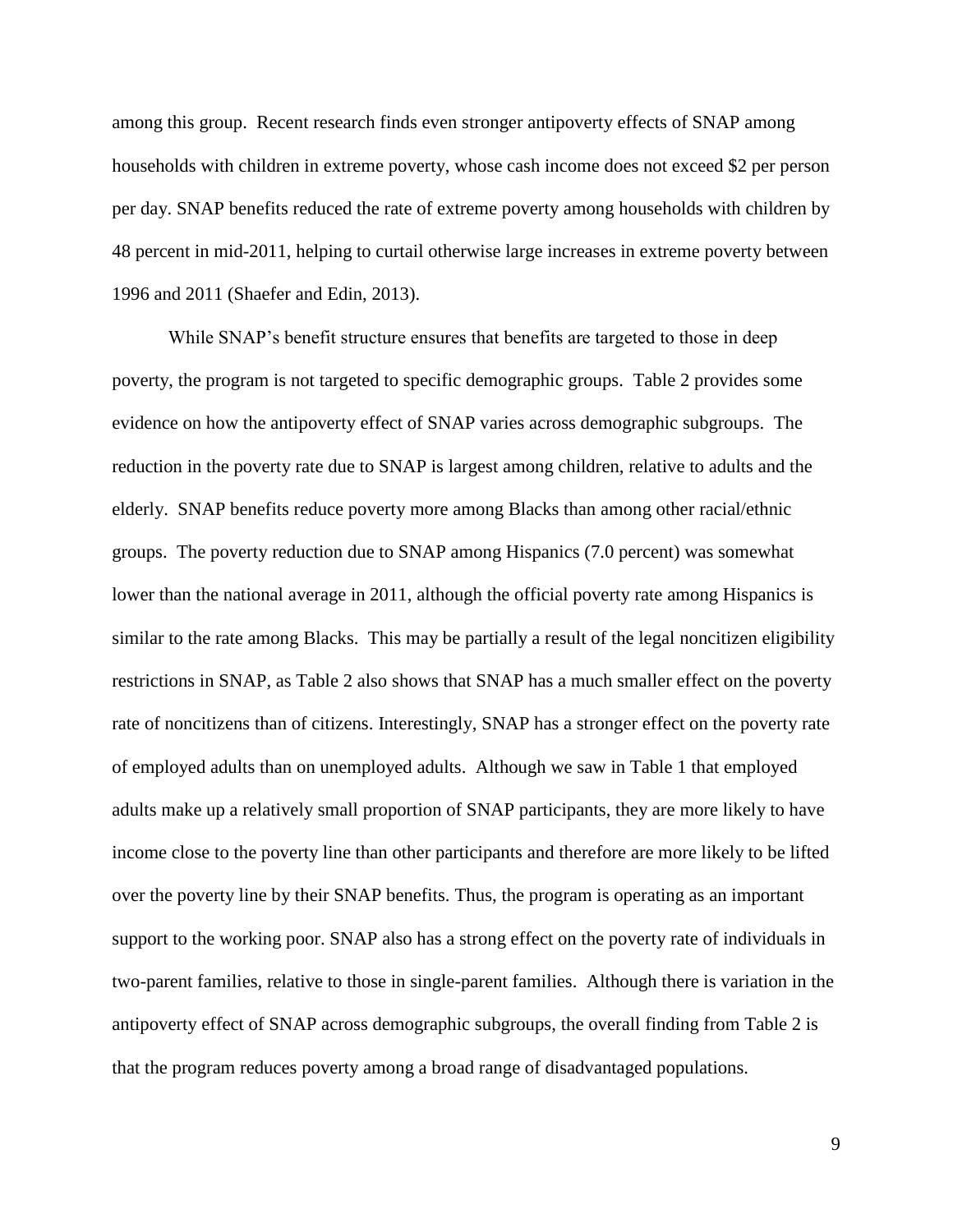#### *3.3 The Supplemental Poverty Measure*

Official U.S. poverty estimates do not account for SNAP and other in-kind benefits in family income. In 1995, Congress asked the National Academies to address this and other shortcomings of the official poverty measure. The National Academies panel recommended that the poverty thresholds be based on a typical low income family with children's expenditures for food, clothing, shelter, and a "small amount for other needs" for things like personal items and household supplies (Citro and Michael, 1995). It also recommended using a disposable income concept to measure family resources. Such a measure would more accurately reflect the income available to a family by adding the value of in-kind benefits and any tax credits to cash income and subtracting taxes owed and other necessary expenses, such as work-related child care and transportation and medical out-of-pocket expenses. The SPM is largely based on recommendations of the 1995 National Academies panel, with some modifications based on research and data developed since then.

The SPM is available from 2009 to 2011. We estimate the effect of SNAP on poverty using the SPM, and the results are shown in Figure 4. Under the SPM, 16.1 percent of Americans were considered to be poor in 2011, compared with the official poverty rate of 15.2 percent. If SNAP benefits were excluded from income, the SPM poverty rate would have been 17.6 percent. The difference in SPM poverty rates due to SNAP alone is almost 10 percent or 4.6 million fewer poor people (Short, 2012). The antipoverty effect of SNAP using the improved SPM measure is somewhat larger than the effect of SNAP using the official poverty measure, and further validates the importance of accounting for SNAP's role in reducing poverty.

## **4. Is SNAP more effective at reducing the depth and severity of poverty than the prevalence of poverty?**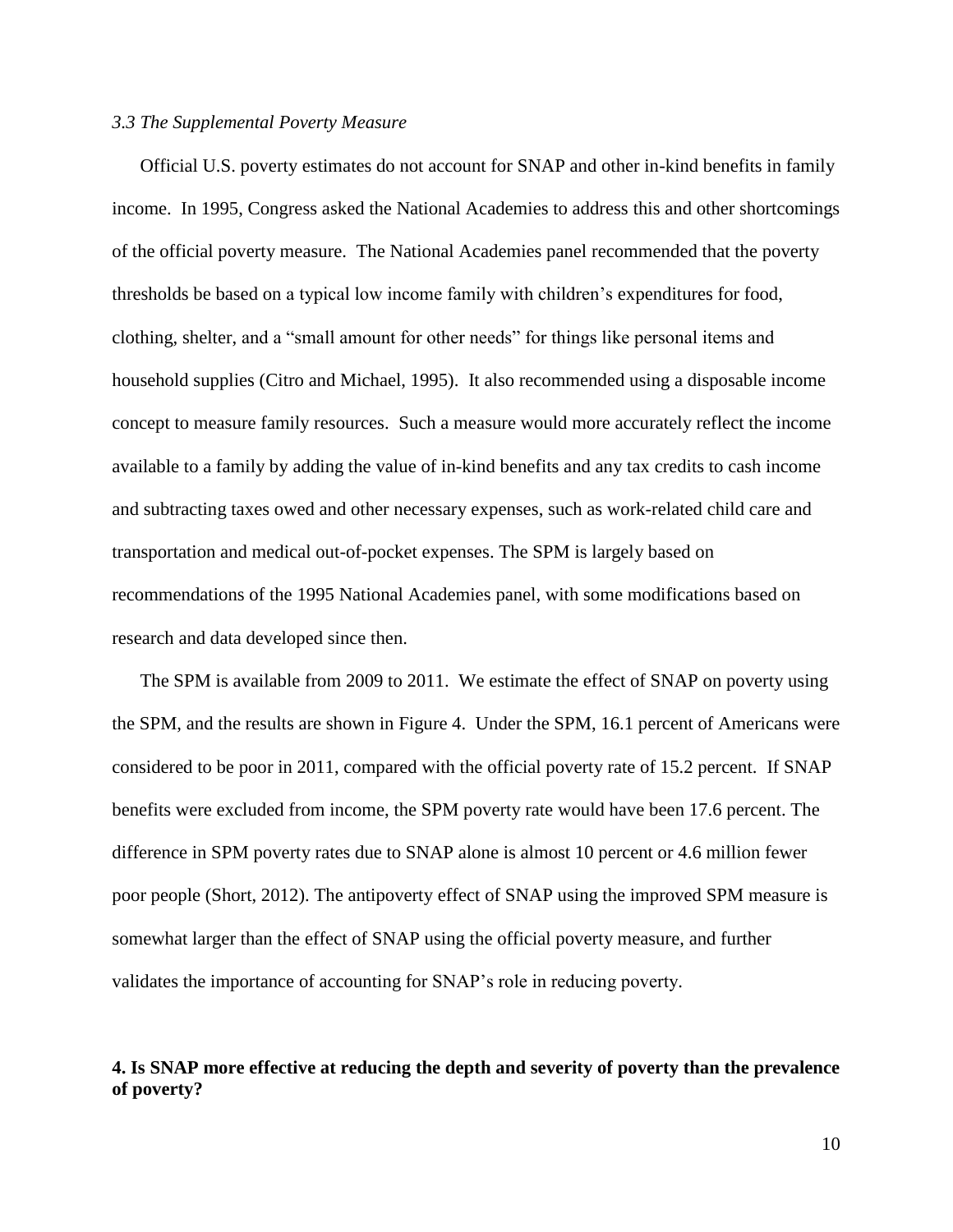The SPM represents a major advance in the measurement of U.S. poverty and the role of government assistance in reducing poverty. However, even when in-kind benefits are included as income in poverty estimates, a simple poverty rate--how many people are living below the poverty threshold--may not show how hardship is reduced by government programs with progressive benefit structures, such as SNAP. Recent studies have paid greater attention to how government transfers have decreased the aggregate poverty gap, or the sum of the differences between the poverty line and the incomes of the poor (Scholz et al. 2009; Ziliak 2005, 2008), and others have examined trends in the distribution of government transfers to different income classes and demographic groups among the poor (Ben-Shalom, 2013; Moffitt and Scholz 2010; Ziliak 2008).

To get a broader understanding of the effect of SNAP on poverty, we examine how supplementing income with SNAP benefits affects the poverty gap and squared poverty gap poverty indices. These measures are from the Foster-Greer-Thorbecke (1984, hereafter referred to as FGT) family of poverty indices. The poverty gap index measures the depth of poverty and is defined by the mean distance below the poverty threshold, where the mean is formed over the entire population (the non-poor are counted as having zero poverty gap). The second measure is the squared poverty gap index, which provides a measure of the severity of poverty, and is defined as the mean of the squared proportionate poverty gaps.

The FGT class of poverty indices also referred to as  $P_{\alpha}$ , can be represented as:

(1) 
$$
P_{\alpha} = 1/n \sum_{i} I(y_i < z) [(z - y_i)/z]^{\alpha}
$$

where n is the sample size, i subscripts the individual or family, y is income, z is the poverty threshold, and I is an indicator function which takes the value of one if the statement is true and zero otherwise. When  $\alpha=0$ , the resulting measure is the proportion of people in poverty, or  $P_0$ .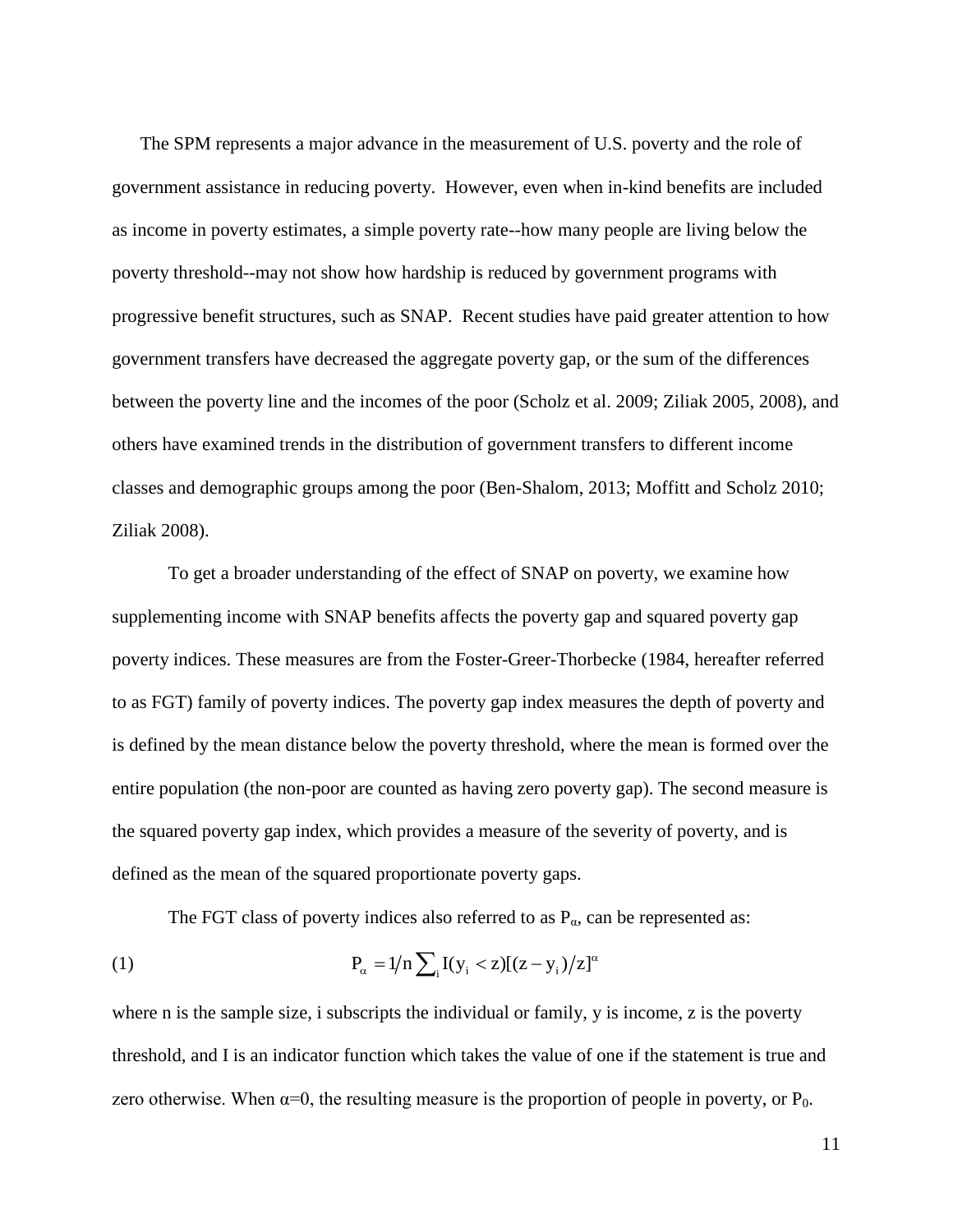When  $\alpha=1$ , the FGT index results in the poverty gap index, or  $P_1$  and the squared poverty gap index (P<sub>2</sub>) results when  $\alpha$ =2.

The usefulness of these measures can be illustrated by considering a transfer of money from a rich person to a poor person that is not large enough to move the poor person above the poverty threshold. This transfer has no effect on the poverty rate, but the poor person is better off and this welfare improvement is reflected in a reduction of both the poverty gap and squared poverty gap indices. As another example, a transfer of income from a poor person to a poorer person will not alter either the headcount or the poverty gap index, but it improves the distribution of income of the poor and this change is reflected by a reduction of the squared poverty gap index.<sup>6</sup>

The difference between the poverty-gap index and the squared-poverty-gap index can be illustrated by considering two possible transfers of equal amounts from a non-poor person. The first is a transfer to a poor person whose income is equal to 50 percent of the poverty threshold and the second is a transfer to a poor person with higher income, equal to 75 percent of the poverty threshold. Again, the transfers are not enough to lift either person above the poverty threshold and therefore neither transfer will reduce the poverty rate. Since the transfers are of equal amounts, they will each reduce the poverty-gap index by the same amount. However, the squared poverty gap will be reduced more by the first transfer, which is received by a relatively poorer person, than by the second transfer. In general, the lower the income of the poor person who receives a transfer from a non-poor person, the greater will be the effect on the squaredpoverty-gap index.

These examples point to an important reason to consider the poverty gap and squared poverty gap indices in addition to the commonly reported poverty rate. As discussed above,

 $\overline{a}$ 

<sup>&</sup>lt;sup>6</sup> Unlike the Sen (1976) or Kakwani (1980) poverty indices, the squared poverty gap index also satisfies "subgroup consistency" which means that if poverty increases in any subgroup, and does not decrease elsewhere, then aggregate poverty must increase (Foster and Shorrocks, 1991).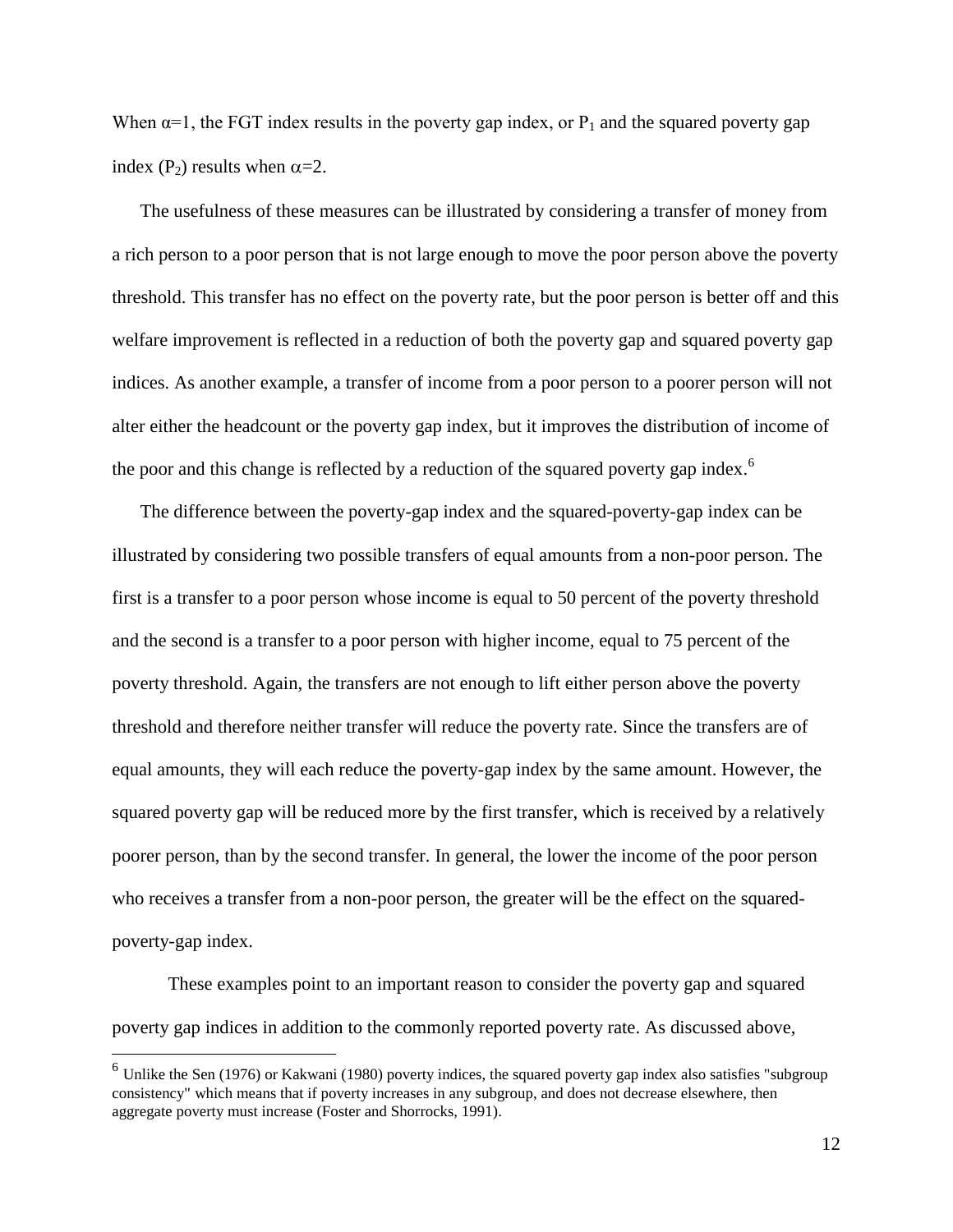SNAP benefits are inversely related to net income, and as a consequence, adding benefits to income will raise only a small subset of recipients above the poverty threshold. However, the progressive benefit delivery design will be relatively more effective at reducing the depth and severity of poverty than at reducing the prevalence of poverty.

 To examine the efficacy of SNAP benefits in reducing poverty one needs both measures of poverty and measures of their sampling variance, in order to know if changes in poverty are statistically significant or simply an artifact of the sampling procedure. We estimate the variance of  $P_{\alpha}$ , using an estimation technique that accounts for the fact that the CPS data are not derived from a simple random sample.<sup>7</sup>

Our next step is to examine the impact of SNAP on poverty, by adding SNAP benefits to family income as in:

(2) 
$$
P'_{\alpha} = 1/n \sum_{i} I(\{y_{i} + fsb_{i}\} < z)[(z - \{y_{i} + fsb_{i}\})/z]^{\alpha}
$$

where  $f_s$  is the value of SNAP benefits for family i, and all other terms are defined as in equation 1.

The percentage declines in the rate, depth, and severity of poverty from including SNAP benefits are calculated as  $[(P_{\alpha} - P_{\alpha}')/P_{\alpha}]$ <sup>\*</sup>100. The percentage declines from 1988 to 2011 are displayed in Figure 5. The figure shows that the reduction in the poverty rate fails to capture much of the poverty alleviation properties of SNAP benefits. The reductions to both the depth and severity indices due to SNAP benefits were much larger than the reductions to the poverty rate. For example, from 2000 to 2011, supplementing income by the value of SNAP benefits had the effect of reducing the poverty gap index by an average of 11.0 percent and reducing the squared poverty gap index by an average of 14.0 percent. These poverty reductions are much

 7 See Tiehen et al. (2012) for details.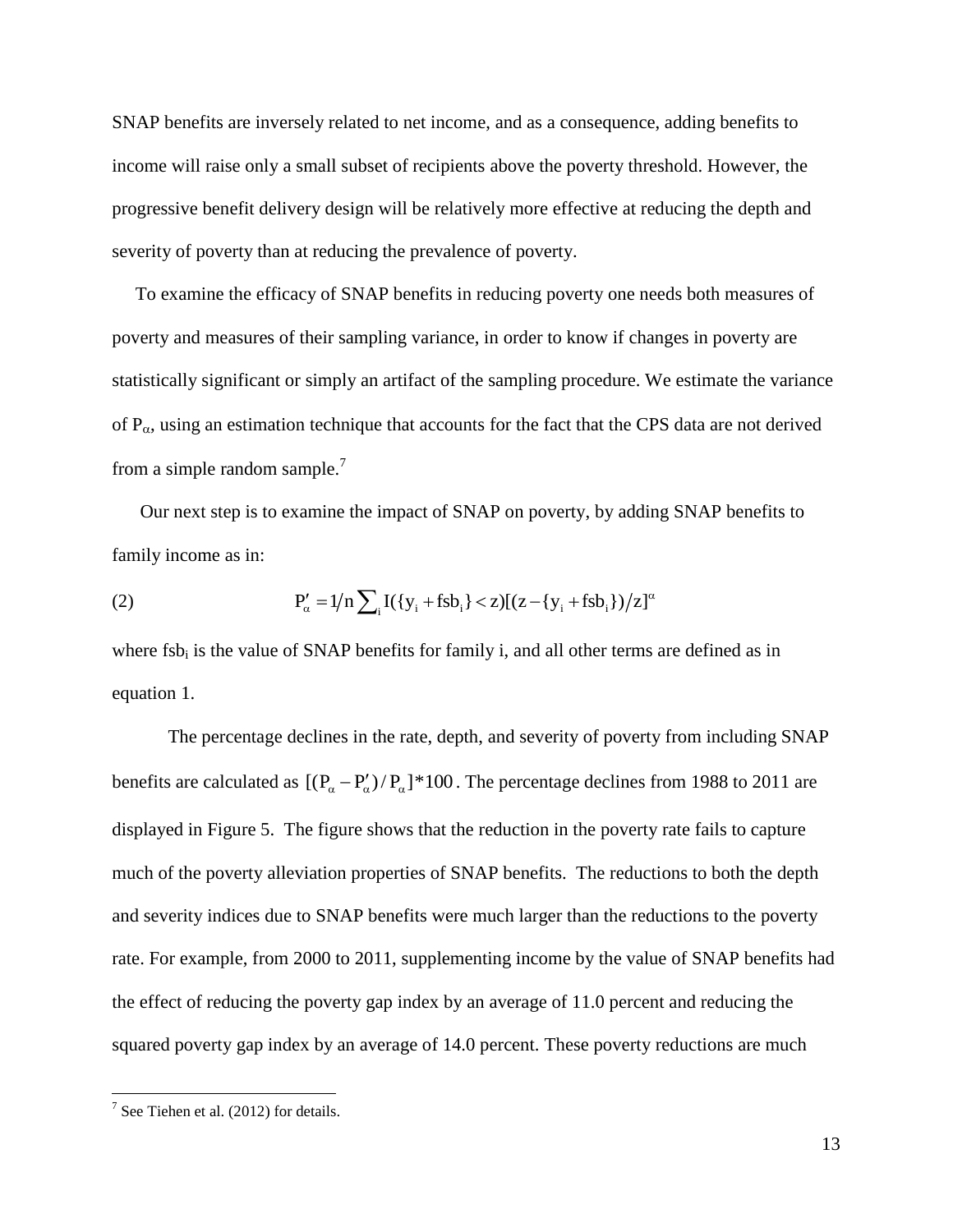greater than when just considering the change in the poverty rate, which was reduced by the inclusion of SNAP benefits by an average of 4.9 percent during the 2000-2011 period.

While SNAP's effect on the depth and severity of poverty is much stronger than its effect on the poverty rate, the changes over time are similar, showing the protective effect of the program during economic downturns. It is somewhat surprising to see, however, that the percentage declines in the depth and severity of poverty are somewhat lower in 2011 than in 1994, even though the 2011 SNAP caseload is nearly double the caseload in 1994. One possible explanation for this is the decline in the reporting rates of SNAP benefits over time, as documented by Meyer et al (2009), which finds that the reporting rate of SNAP benefits in the CPS declined from 72.1 percent of administrative totals in 1988 to 53.9 percent in 2007.

SNAP's effect on children is especially important, given that children experience higher rates of poverty than the overall population, and the poverty depth and severity indices are also higher for children than for the overall population (Tiehen et al, 2012). Figure 6 compares the average annual reductions in poverty due to SNAP among children, adults, and elderly from 2000 to 2011. The evidence that SNAP is more effective at reducing the depth and severity of poverty than the prevalence of poverty is even stronger when we consider poor children. From 2000 to 2011, for example, SNAP reduced the child poverty rate by an average of 6.2 percent, while reducing the depth index by 16.4 percent and the severity index by 22.3 percent. The percent declines in poverty are the smallest among the elderly, and are the annual declines are not statistically significant in most years. In contrast with the results for the overall population, SNAP's effect on the depth and severity of elderly poverty are not greater than its effect on the rate of elderly poverty. This likely reflects the fact that SNAP take-up is lower among the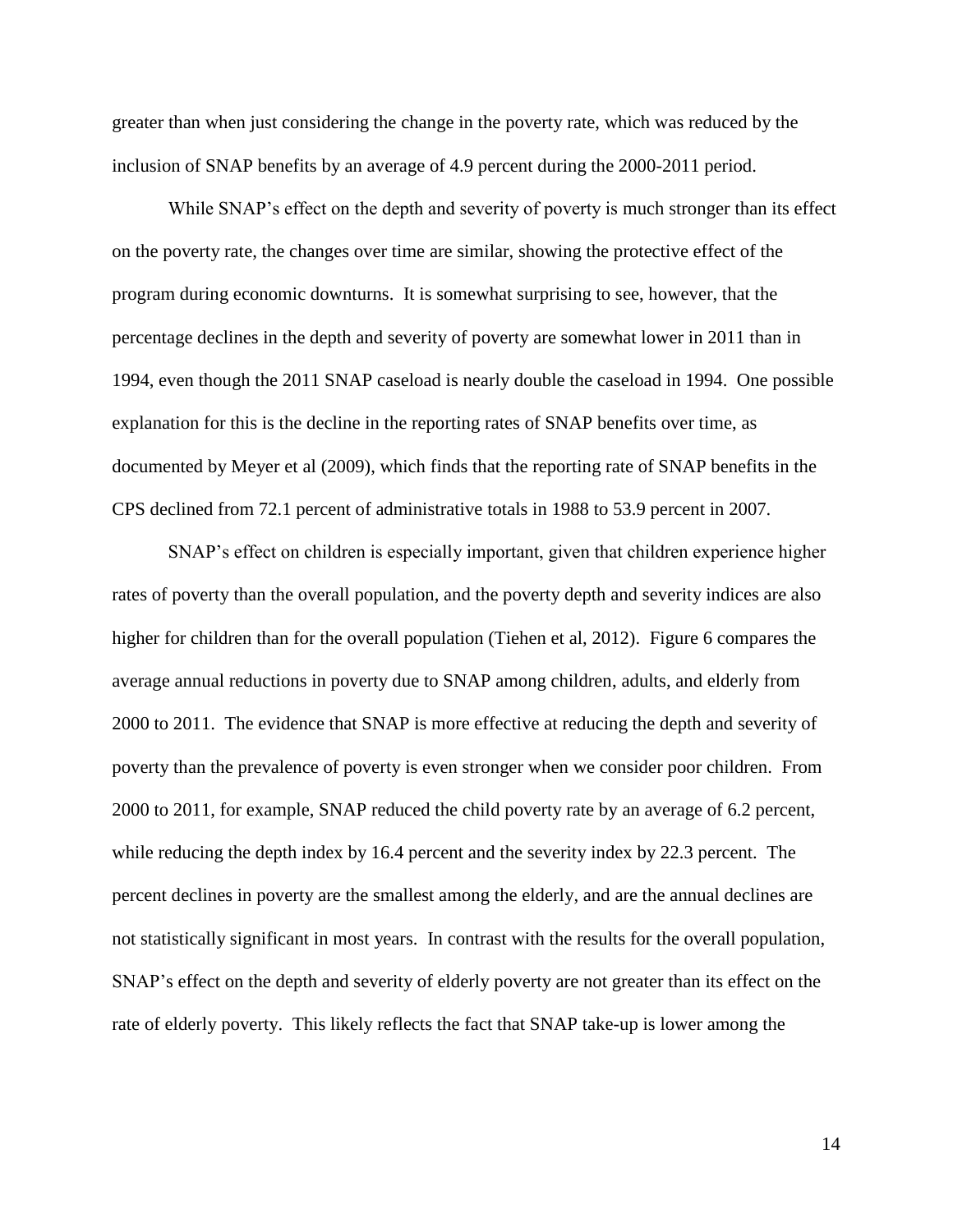elderly than among children, and that the severity of poverty, before accounting for SNAP benefits, is lower among the elderly than among children.

### **5. How Does the Design of SNAP Influence Its Antipoverty Effect?**

We consider two features of the design of SNAP that have been subject to policy debate and that would be expected to influence the antipoverty effect of the program. The first feature is that the SNAP maximum benefit level is uniform across most of the United States (although it is higher in Alaska and Hawaii). The SNAP maximum benefit level is intended to cover the cost of a nutritionally adequate diet for a given household size. It is difficult to justify a uniform maximum SNAP allotment, given the growing body of evidence of substantial regional variation in food prices across regions and between urban and rural areas (Gregory and Coleman-Jensen, 2012; Leibtag, 2007; Leibtag and Kumcu, 2011; Todd et al., 2011). A recent Institute of Medicine panel examined the adequacy of SNAP benefits, and recommended that USDA examine possible approaches to account for food price variation (Caswell and Yaktine, 2013). If maximum benefit levels were increased in areas with higher than average food costs, the antipoverty effect of SNAP would be expected to increase in those areas. However, the IOM report notes the difficulty in implementing such an adjustment to the maximum benefit level, given the lack of regional price indices variation (Caswell and Yaktine, 2013).

A second feature likely to influence SNAP's antipoverty effect is the increased flexibility given to States in how they administer the program. As noted previously, many States have removed the federal liquid asset test and increased the gross income limit, through a policy option referred to as broad-based categorical eligibility. In another effort to increase program access, States have increased recertification periods—the number of months that could elapse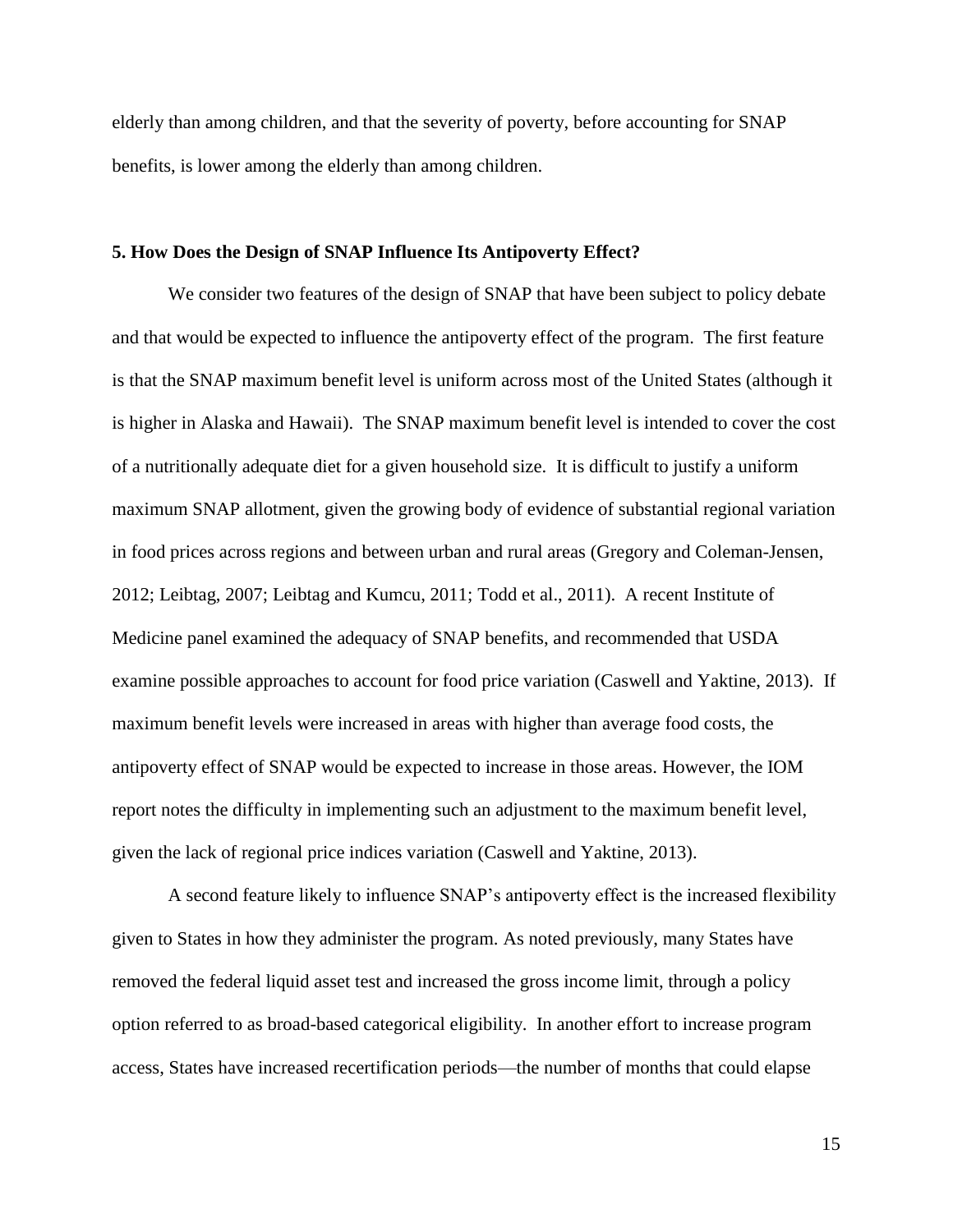before a SNAP household had to recertify eligibility. Increasing certification periods reduces the transaction costs of participation, particularly for working households who may need to take off from work to complete the recertification process.<sup>8</sup> The increase in certification periods began in the early 2000s, after a decade in which many States decreased certification periods to avoid federally-administered penalties for benefit calculation errors (Rosenbaum, 2000).

The changes that States have adopted in their administration of SNAP may contribute to state-level differences in the program's antipoverty effect. Recent research documents substantial state-level variation in the antipoverty effect of SNAP across states (Tiehen et al., 2013) and even within states (Wimer, et al, 2013). As shown in Figures 7a and 7b, adding SNAP benefits to family income reduced the poverty rate by an annual average of 4.4 percent from 2000 to 2009, and reduced the squared poverty gap index by 13.2 percent. In that time period, the average annual reductions in the state-level poverty rate due to SNAP benefits ranged from 2.5 percent in Florida to 9.3 percent in Hawaii. Likewise, the average annual reductions in the squared poverty gap index due to SNAP varied at the state-level from an annual average of 7.1 percent in Nevada to 19.5 percent in Kentucky.

 There are a number of other factors that are likely to influence the antipoverty effect of SNAP, including state economic conditions and other State policies affecting low-income populations. Tiehen et al. (2013) and Wimer, et al. ( 2013) find that the following three State policies led to significant increases in the program's efficacy in reducing the poverty rate: (1) exempting vehicles from the asset test, (2) applying broad-based categorical eligibility to remove the asset test and/or increase the gross income limits, and (3) increasing recertification periods for earners. These findings provide some evidence on how the increased access to SNAP in

 $\overline{\phantom{a}}$ 

<sup>&</sup>lt;sup>8</sup> The federal government requires that states recertify the eligibility status of participants at least once a year, except for households in which all members are elderly or disabled, which can be certified for more than one year.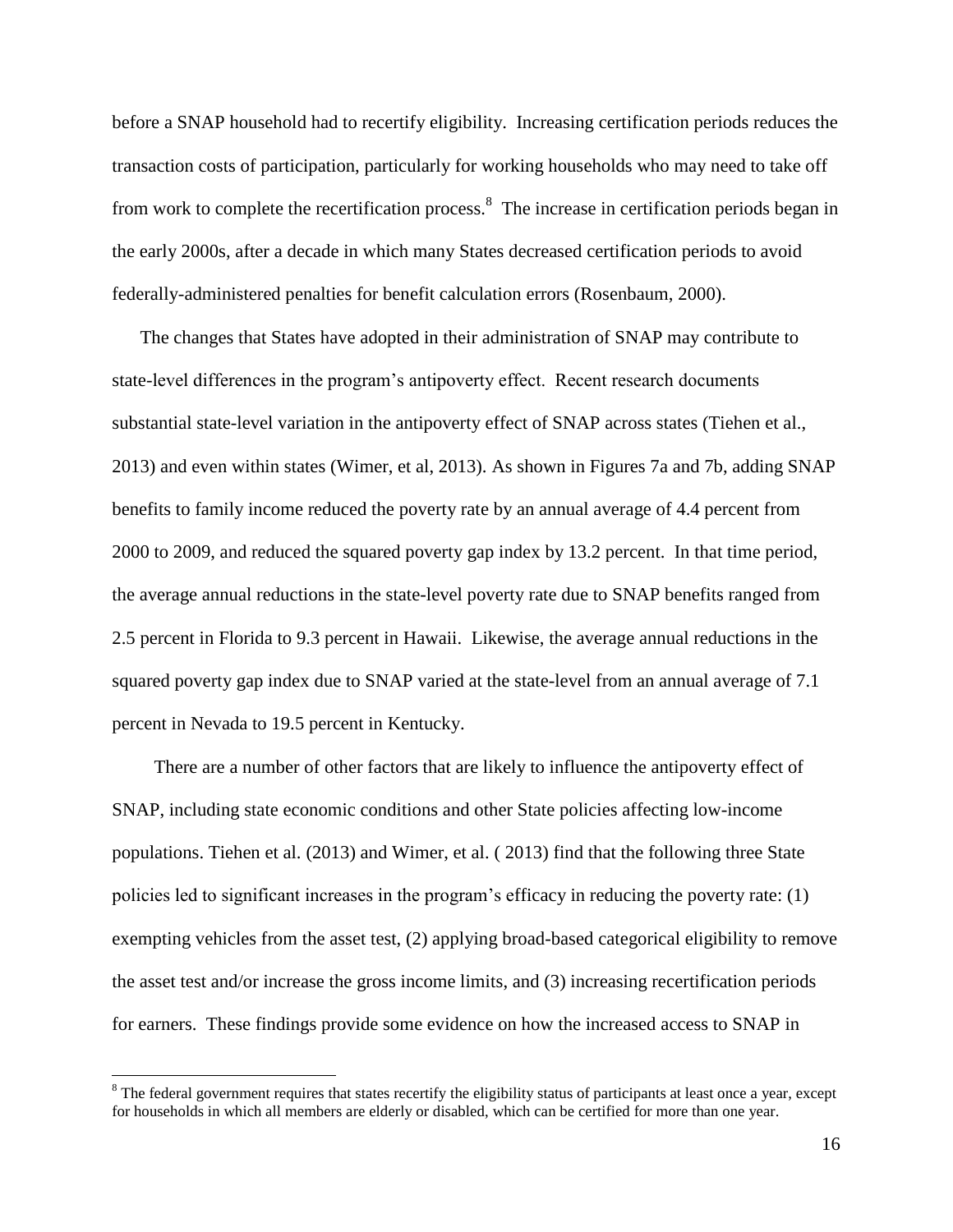many States has increased the program's ability to reduce poverty. However, the study found little evidence that recent SNAP policies to increase program access have influenced the program's efficacy in reducing the severity of poverty. This is perhaps not surprising, given that most of the recent State policy options were aimed at increasing participation among the working poor. The poverty severity index is most sensitive to changes in income among the poorest of the poor, who are less likely to have their SNAP participation constrained by the asset test or short recertification periods.

#### **6. Challenges to estimating an accurate measure of SNAP's antipoverty effect.**

In this section, we consider three primary challenges to estimating an accurate measure of SNAP's antipoverty effect. The first challenge is in assessing the value of an in-kind transfer. By supplementing family income with the dollar value of SNAP benefits, our analysis assumes that a household's SNAP benefits are equivalent to cash. Economic theory implies that the value of the in-kind SNAP benefit may be less than its cash value for households whose preferred monthly food budget is less than their SNAP benefit. The consumption of these households is constrained by their receipt of an in-kind benefit which distorts their spending toward more than the preferred amount of food and less than their preferred amount of other goods. However, the predominate opinion of those who have addressed this question is that most SNAP households spend more on food than their SNAP benefit, which suggests that the benefits should be equivalent to cash (Smeeding, 1977; US Bureau of the Census, 1982; Breunig and Dasgupta, 2002; Hoynes and Schanzenbach 2009; Levedahl, 1995; Moffitt 1989).

The second challenge to measuring SNAP's antipoverty effect is accounting for the work disincentive effects of the program. If SNAP benefits reduce an individual's labor supply, then earned income will be lower than it would have been in the absence of SNAP and we would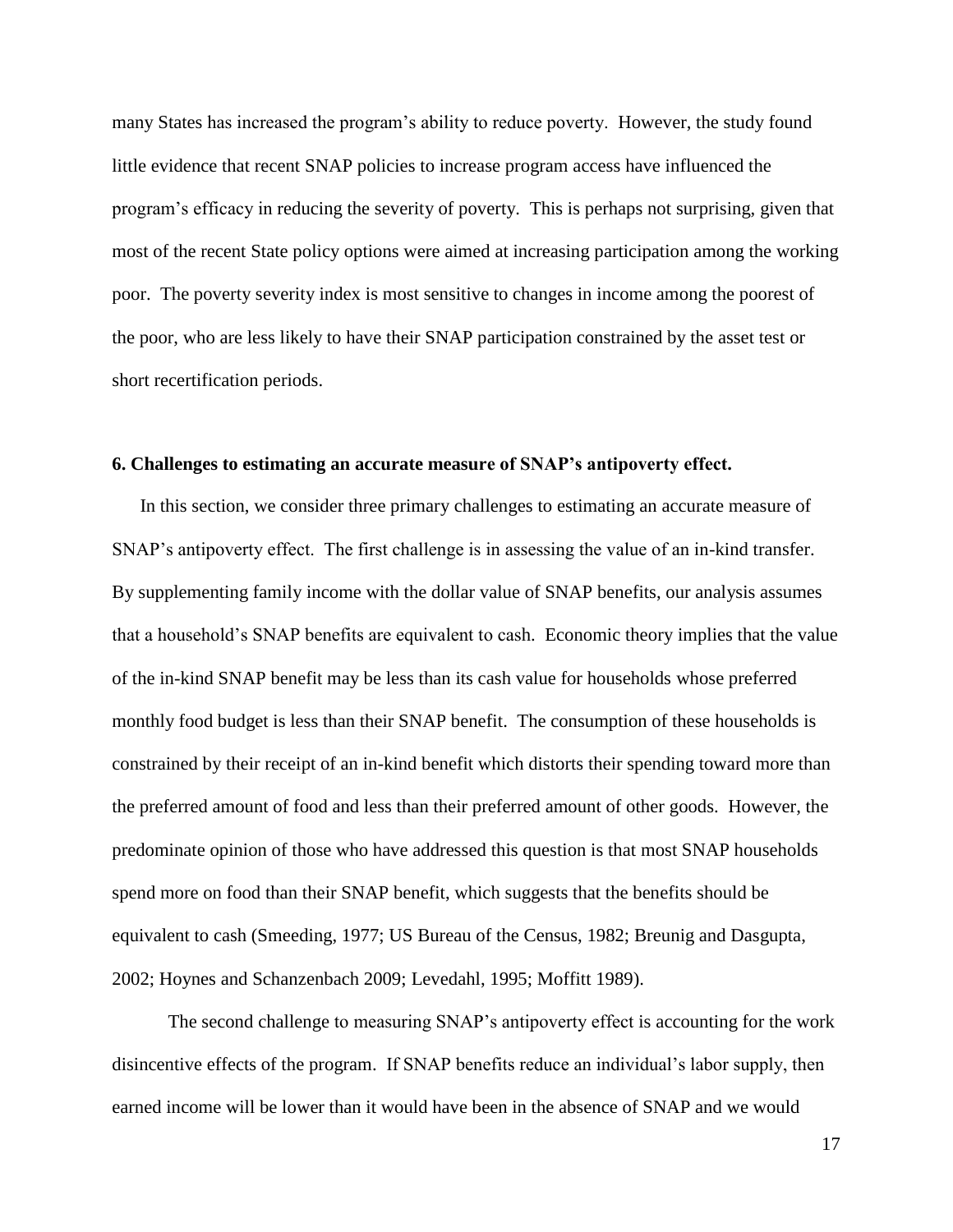overstate the effect of SNAP on total family income. The 30 percent benefit reduction rate in SNAP can be considered an implicit tax on earnings, which would be expected to reduce labor supply. Most research suggests, however, that the labor supply response to SNAP benefits is quite small (Fraker and Moffitt, 1988; Hagstrom, 1996; Keane and Moffitt, 1998; Moffitt, 2013), though a recent study does find larger effects on single mothers during the early years of the program (Hoynes and Schanzenbach, 2012).

However, the labor supply effect also depends on other programs with benefit reduction rates which also reduce work, and other programs with benefit structures that increase work effort. For instance negative work incentive effects could well be offset in more recent years by the joint receipt of the EITC which encourages work effort for low wage single parents to a much greater extent than it is discouraged by SNAP.

 Finally, the most serious challenge to measuring SNAP's antipoverty effect may be the underreporting of SNAP benefits in household surveys such as the CPS, which results in an underestimate of SNAP's antipoverty effect. The decline over time in SNAP benefit reporting rates in the CPS means that the underestimate of SNAP's antipoverty effect has also become more severe over time. As we noted previously, almost half of aggregate SNAP benefits are not reported in the CPS. To illustrate the extent to which underreporting influences our estimates of the antipoverty effect of SNAP, we employ a correction that utilizes 2011 aggregate USDA administrative data on recipients and benefits. We use a weighting procedure to match the number of poor SNAP recipients in the CPS to the number in the administrative data. We then scale up SNAP benefits in the CPS households to match the aggregate benefits to poor recipients reported in the administrative data. In scaling up benefits, we split poor SNAP recipients into those in deep poverty and those whose incomes are between 51 and 100 percent of the poverty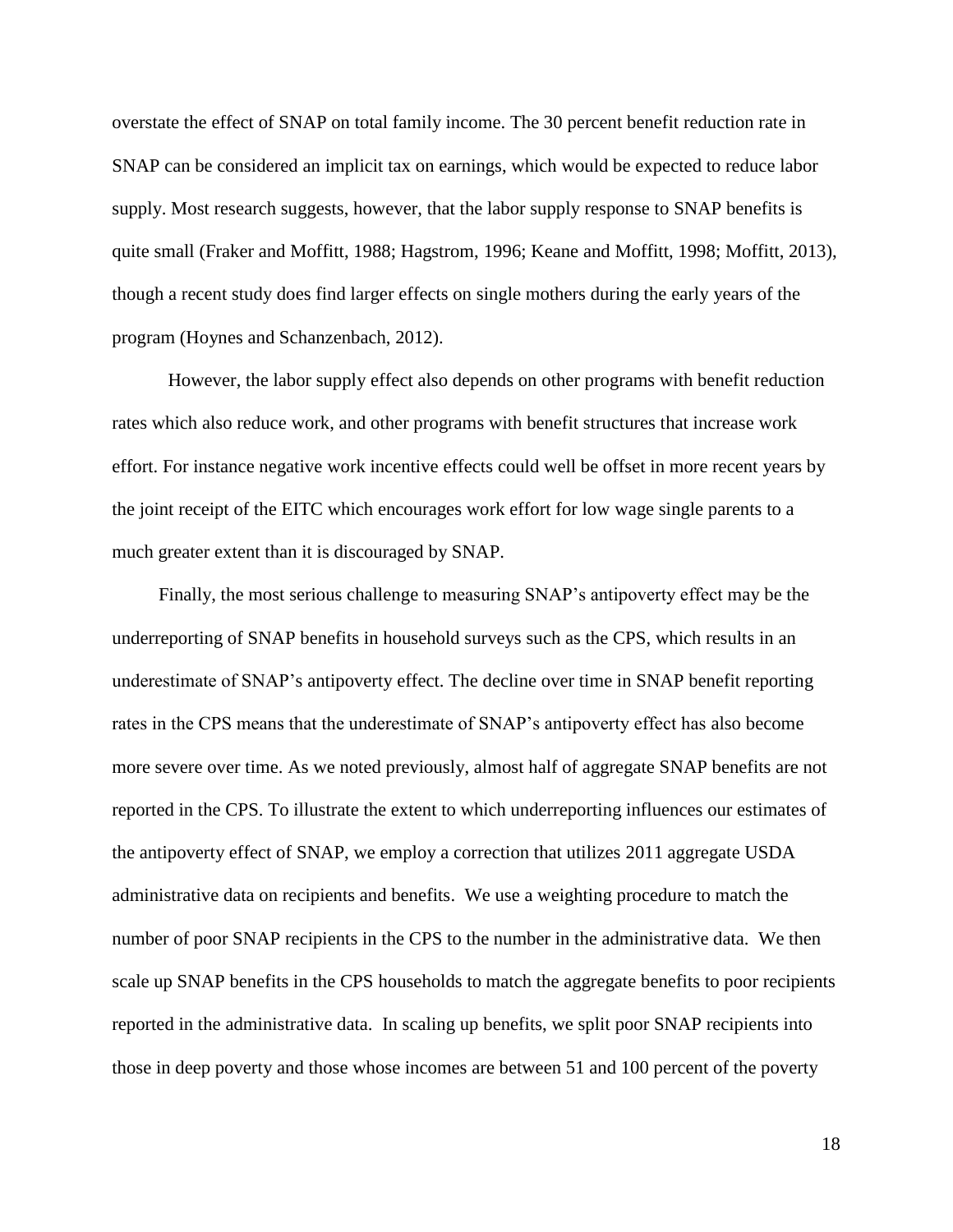line and match each category to administrative totals. The results of this correction approach applied to the 2011 data, displayed in Figure 8, are quite striking. The antipoverty effect of SNAP is at least doubled for each of the three poverty measures. These effects are similar to the ones found in other data which adjust for underreporting, nationally (Wheaton, et al., 2012) and in the state of Wisconsin (Chung, et al, 2013) and for the state of California (Wimer, et al., 2013). Underreporting of benefits has the greatest effect on the severity index, where SNAP's antipoverty effect is almost three times larger when we correct for underreporting. This is consistent with evidence that the proportion of total benefits received by participants in deep poverty was much greater in SNAP administrative data than in the CPS (Tiehen et al., 2012). Moreover, with these adjustments, SNAP surpasses the EITC as the nation's most effective antipoverty program for the non-elderly.<sup>9</sup>

### **7. Summary and conclusion**

 $\overline{\phantom{a}}$ 

This paper has systematically reviewed the work on the antipoverty effect of SNAP using administrative and survey data. SNAP is designed to meet one of our most important needs, ensuring that all eligible people have enough to eat. People who use SNAP to feed their families- -on a benefit of about \$30 per person per week--work hard to stretch their food budgets and avoid hunger, and even if close to cash in terms of recipient value, SNAP helps meet these needs.

 The program also has an important effect on poverty, even if our national statistics do not always capture all of SNAP's antipoverty effects. The anti-poverty effects are even larger than those found in Census Bureau estimates if one adjusts for underreporting. Using re-weighting

<sup>&</sup>lt;sup>9</sup> Recent reports from the Census Bureau (DeNavas-Walt, Proctor and Smith, 2013, p 21) suggests that if one applies the EITC to the current official poverty rate, it has a larger anti-poverty effect than does SNAP ( P 21) , but that is before adjusting for benefit underreporting in SNAP. The EITC benefit is also simulated to have 100 percent take up rate, and therefore may slightly overestimate its effects.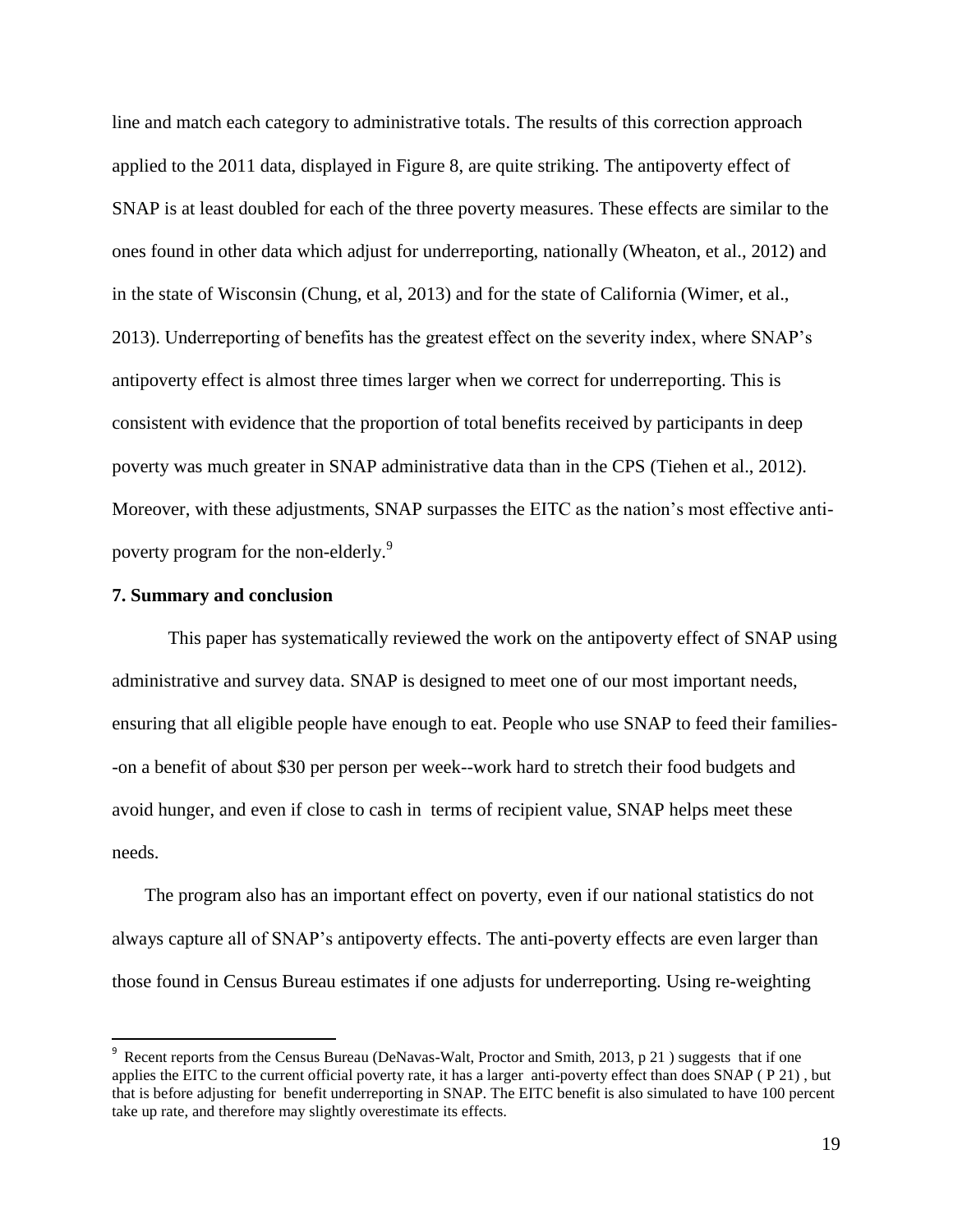methods to benchmark the CPS to administrative data, the anti-poverty effects are then almost again as large as without them. With underreporting adjustments, and depending on the poverty measure being considered, SNAP reduces poverty by 14-16 percent. And we conclude that SNAP is our nation's most effective anti-poverty program for the non-elderly when adjusted for underreporting, one that is especially good at reducing extreme poverty --by over 50 percent, and also especially effective for poor families with children.

 In summary, the SNAP program currently costs one half of one percent (.5 percent) of GDP (Moffitt, 2013). For that amount we get a 16 percent reduction in poverty (8 million fewer poor people) after an adjustment for underreporting, based on USDA Administrative data. Moreover we get a 41 percent cut in the poverty gap, which measures the depth of poverty and a 54 percent decline in the severity of poverty, when we add SNAP benefits to Census money incomes and recalculate the official poverty rate. No other program for the nonelderly does such a great job preventing poverty, or alleviating poverty's weight on those who remain poor .We should be heralding and celebrating this success, not trying to reduce the program because it goes to those who don't need it.

 Does the program go to those who need it? In terms of monthly program rules, USDA administrative data suggest that either by counting beneficiaries or benefits, the program does an excellent job in targeting the poor (below 100 percent poverty) and the near poor (up to 130 percent poverty). Using annual data, benefits might spill over by about 30 percent beyond the target (Chung, et al, 2013), but the program is not administered annually and cannot be judged by the arbitrary time period of one year alone. In our view, SNAP is highly target effective according to its own rules and regulations.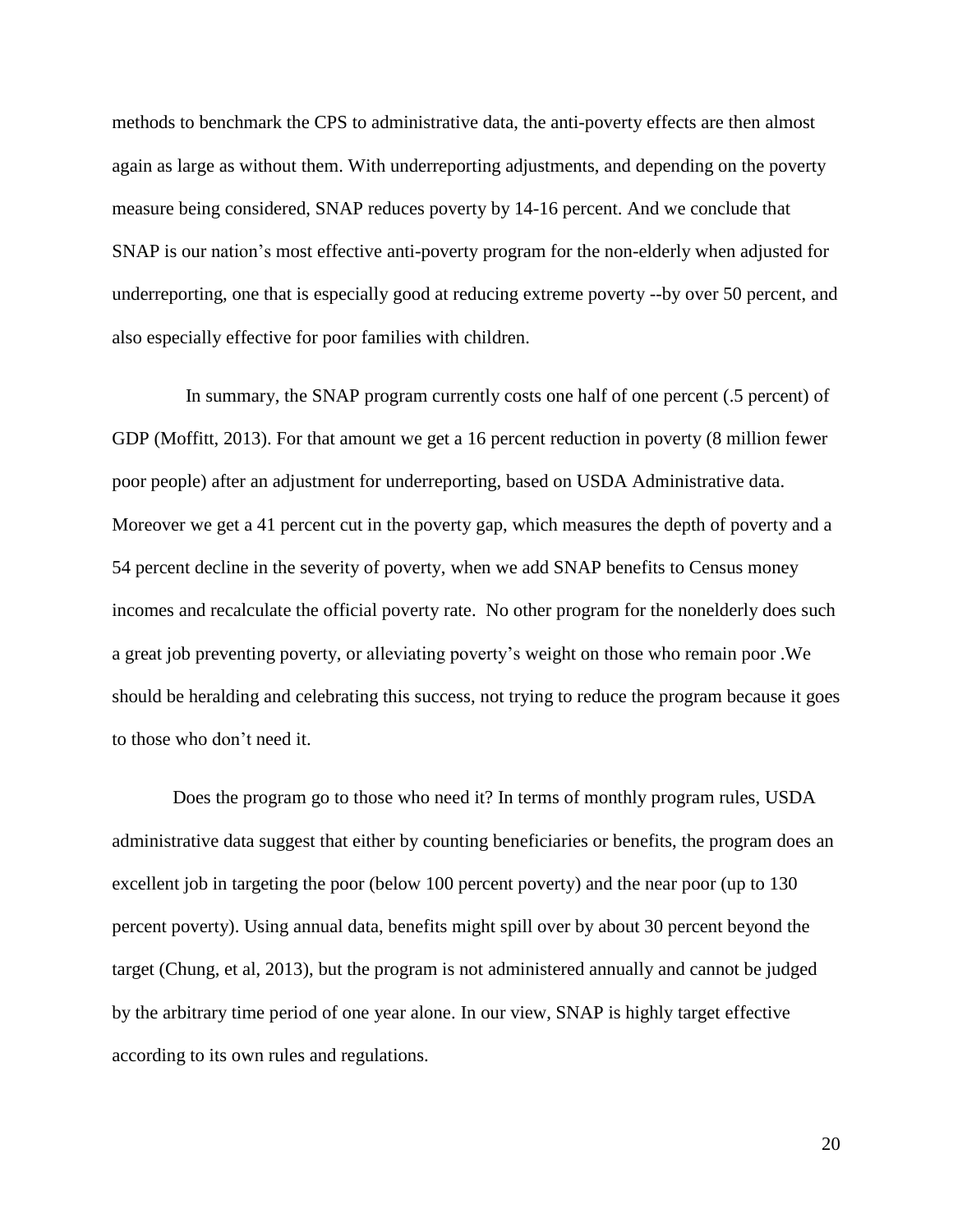There is much more one can learn about the SNAP to make it work even better. For instance, why do we find such large state and regional differences in benefit receipt? Can it be explained by administrative discretion , where in some states online applications are quickly approved and where one stop application procedures help ease the burden of application, whereas in others, one requires proof of citizenship, picture identification and so on ? And these issues extend to within-state consideration. In California alone, Wimer et al.(2013, page 9 and Figure 6) use a Program Access Index (PAI), calculated by the California Food Policy Advocates, to approximate the percentage of eligible SNAP participants who actually participate in the program in their county. They find that the anti-poverty effects of SNAP are almost three times higher in high PAI counties than in low PAI counties. Hence program delivery and approach to eligibility also matter at the county level.

 Other differences in values of benefits received, seasonality and temporality might also be explored. Further analysis of spells of receipt of SNAP using longitudinal data can tell us if participation and changes in participation are concentrated on the cyclically (temporarily) poor or on the chronic (longer term) poor. But at the end of the day, one is left with the impression that SNAP is well administered important part of our antipoverty armor that needs protecting, not rebuking.

 We close by returning to the question, do SNAP benefits go to those who need them? The reader does not have to just take our word on SNAP as they can also consider the opinion of others. For instance, consider the remarks of columnist David Brooks (2013) on SNAP taken from the July 12, 2013 PBS Newshour transcript, when asked about foods stamps by Judy Woodruff:

 "-- I was going to do a column, because the Republican critics are correct that the number of people on food stamps has exploded. And so I was going to do a column, this is wasteful, it's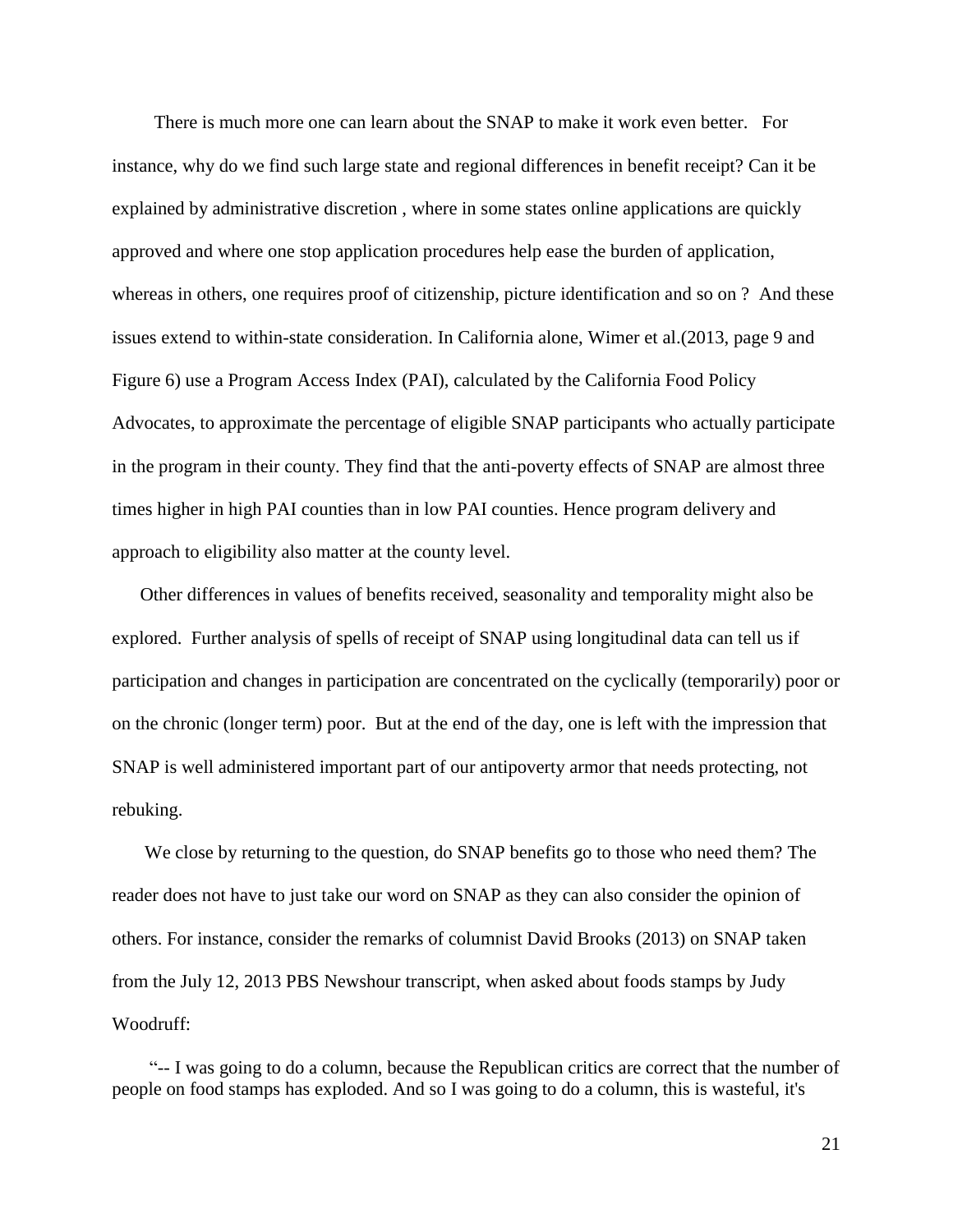probably going up the income streams to people who don't really need the food stamps. And so, this was going to be a great column, would get my readers really mad at me, I would love it, it would be fun.

 But then I did some research and found out who was actually getting the food stamps. And the people who deserve to get it are getting. That was the basic conclusion I came to. So I think it has expanded. That's true. But that's because the structure of poverty has expanded in the country"

We rest his and our case.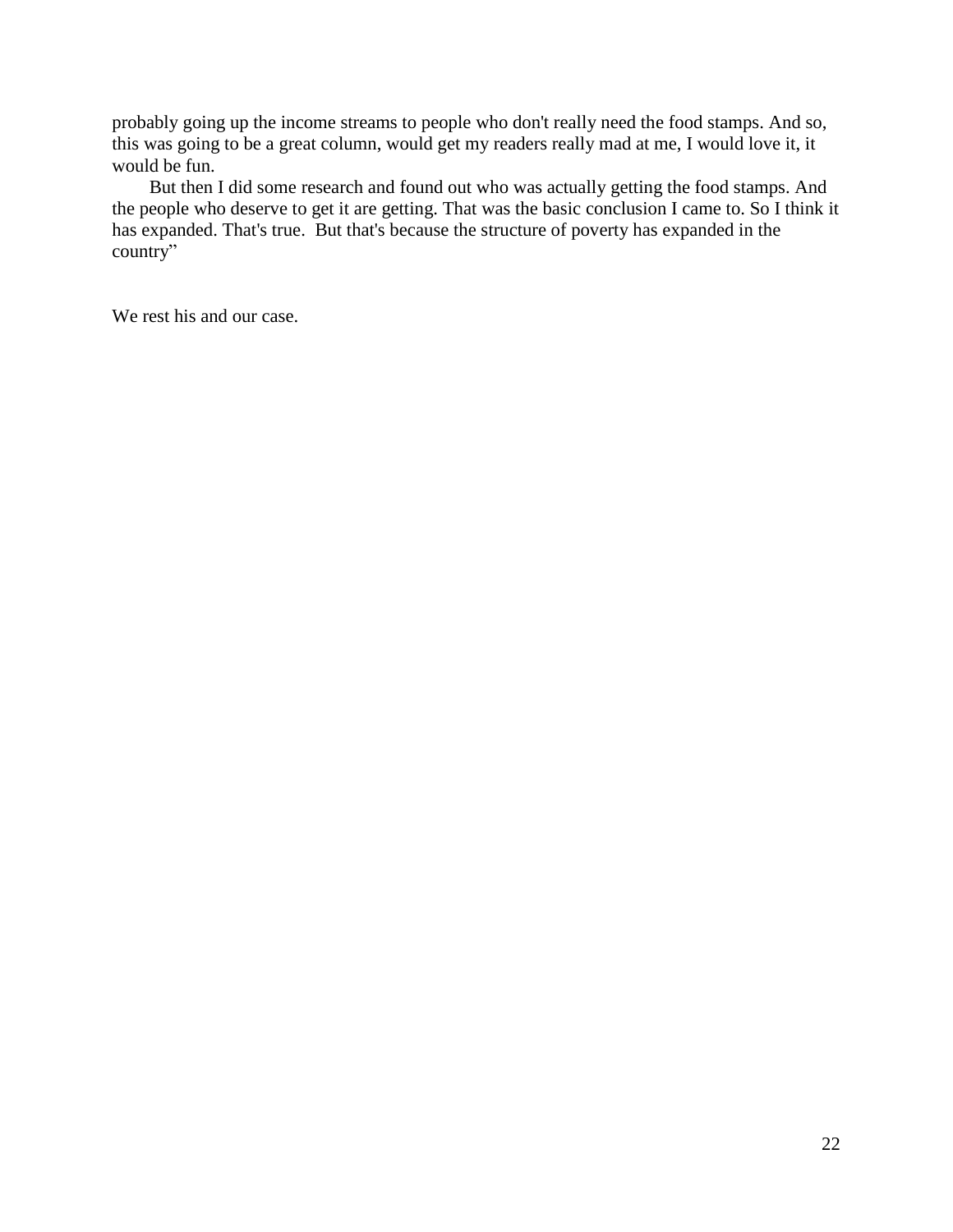### **REFERENCES**

- Almond, Doug, Hilary Hoynes and Dianne Schanzenbach. 2011."Inside the War on Poverty: The Impact of Food Stamps on Birth Outcomes" *Review of Economics and Statistics May, Vol. 93, No. 2, Pages 387-403*
- Armor, David J. and Sonia Sousa. 2012. "Restoring a True Safety Net." National Affairs No. 13 (Fall), 3-28.
- Ben-Shalom, Yonatan, Robert Moffitt, and John Karl Scholz. 2012. "An Assessment of the Effectiveness of Anti-Poverty Programs in the United States," in The Oxford Handbook of the Economics of Poverty, edited by Philip N. Jefferson, New York: Oxford University Press, pp. 709-749.
- Blank, Rebecca M. 2008. "How to Improve Poverty Measurement in the United States," Journal of Policy Analysis and Management 27(2):233-54.
- Breunig, Robert and Indraneel Dasgupta. 2005. "Do Intra-Household Effects Generate the Food Stamp Cash-Out Puzzle?" American Journal of Agricultural Economics 87(3), August, 552- 68.
- Brooks, David. 2013. PBS Newshour Transcript for July 12, at [http://www.pbs.org/newshour/bb/politics/july-dec13/shieldsbrooks\\_07-12.](http://www.pbs.org/newshour/bb/politics/july-dec13/shieldsbrooks_07-12) ..
- Caswell, Julie A. and Ann L.Yaktine, eds. 2013. Supplemental Nutrition Assistance Program: Examining the Evidence to Define Benefit Adequacy. Washington, D.C.: National Academies Press.
- Chung, Yiyoon, Julia B. Isaacs, Timothy M. Smeeding and Katherine A. Thornton. 2013. "Wisconsin Poverty Report: Is the Safety Net Still Protecting Families from Poverty in 2011?." Institute for Research on Poverty, University of Wisconsin-Madison (June)
- Cody, Scott and Laura Castner. "Characteristics of Food Stamp Households: Fiscal Year 1997". Alexandria, VA: U.S. Department of Agriculture, Food and Nutrition Service.
- Citro, Constance F., and Robert T. Michael (eds.). 1995. Measuring Poverty: A New Approach. Washington, DC: National Academy Press.
- DeNavas-Walt, Carmen, Bernadette D. Proctor, and Jessica C. Smith, 2010. U.S. Census Bureau, Current Population Reports, P60-238, Income, Poverty, and Health Insurance Coverage in the United States: 2009, U.S. Government Printing Office, Washington, DC.
- DeNavas-Walt, Carmen, Bernadette D. Proctor, and Jessica C. Smith, 2013. U.S. Census Bureau, Current Population Reports, P60-245, Income, Poverty, and Health Insurance Coverage in the United States: 2012, U.S. Government Printing Office, Washington, DC.September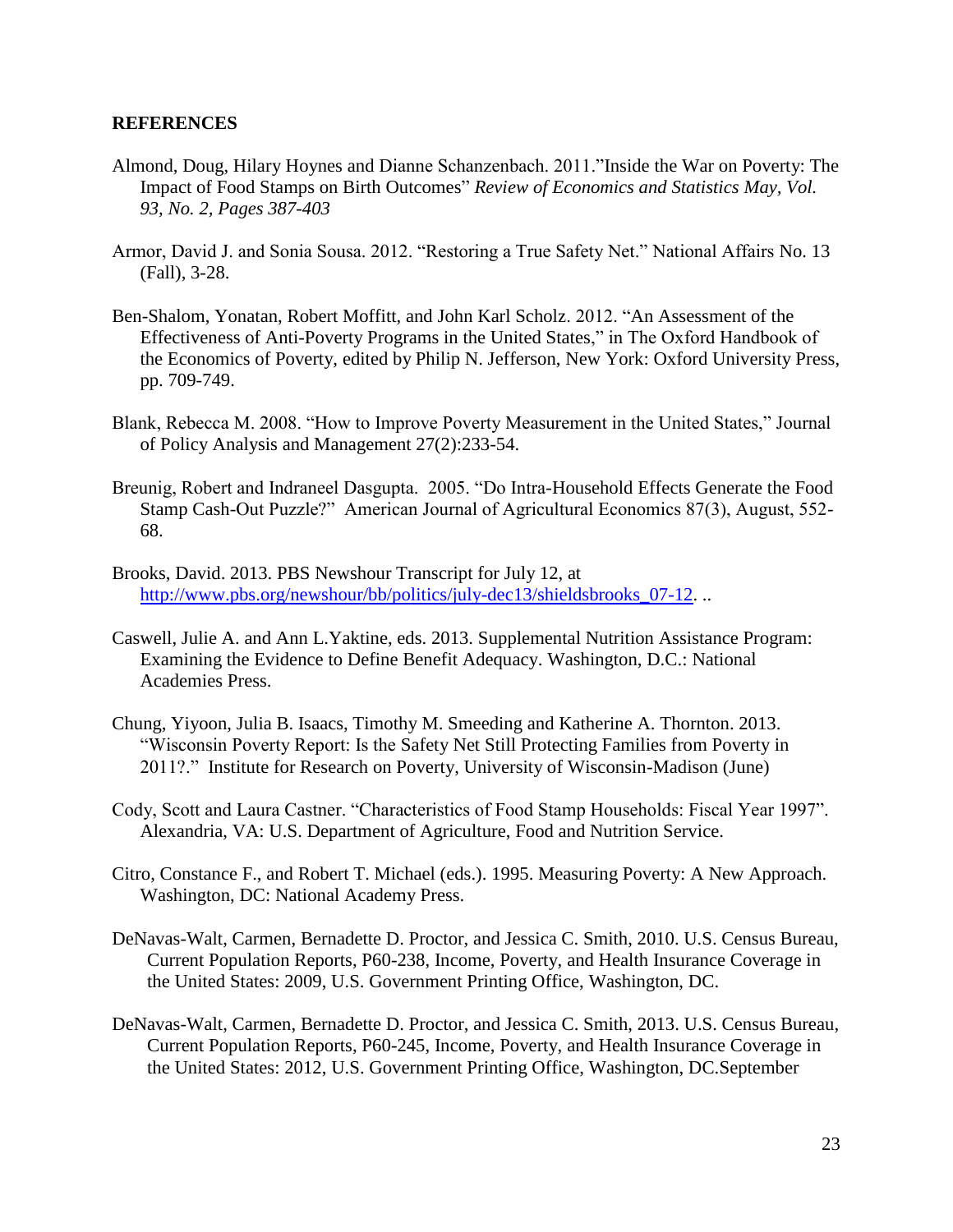- Foster, J., and A. Shorrocks. 1991. "Subgroup Consistent Poverty Indices." Econometrica 59:687-709.
- Foster, J., J. Greer, and E. Thorbecke. 1984. "A Class of Decomposable Poverty Measures." Econometrica 52:761-65.
- Fraker, Thomas, and Robert Moffitt. 1988. "The Effect of Food Stamps on Labor Supply: A Bivariate Selection Model,"*Journal of Public Economics* 35(l):25-56.
- Garner, Thesia I., and Kathleen S. Short. 2010. "Identifying the Poor: Poverty Measurement for the U.S. from 1996 to 2005," Review of Income and Wealth 56:2(June).
- Gregory, Christian and Alisha Coleman-Jensen. 2012. "Do Food Prices Affect Food Security? Evidence form the CPS 2002-2006," presented at the 2011 Agricultural and Applied Economics Association Annual Meeting, Pittsburgh, PA.
- Hagstrom, Paul. 1996. "The Food Stamp Participation and Labor Supply of Married Couples: An Empirical Analysis of Joint Decisions," *Journal of Human Resources* 31(2):383-403.
- Hoynes, Hilary W., and Diane Whitmore Schanzenbach. 2009. "Consumption Responses to In-Kind Transfers: Evidence from the Introduction of the Food Stamp Program." American Economic Journal: Applied Economics, 1(4): 109–39.
	- Hoynes, Hilary,Diane Schanzenbach and Douglas Almond. 2012. "Long Run impacts of Childhood Access to the safety net " , NBER Working Paper 18535, November , at http://www.nber.org/papers/w18535
- Hoynes, Hilary and Diane Schanzenbach. 2012. "Work Incentives and the Food Stamp Program." Journal of Public Economics 96 (February): 151-62.
- Iceland, John, Kathleen Short, Thesia Garner, and David Johnson. 2001. "Are Children Worse Off? Evaluating Well-Being Using the New (and Improved) Measure of Poverty," Journal of Human Resources 36(2):398-412.
- Johnson, Lyndon B. 1964. "Remarks Upon Signing the Food Stamp Act, August 31, 1964." Available from: http://www.presidency.ucsb.edu/ws/?pid=26472
- Jolliffe, D., C. Gundersen, L. Tiehen, and J. Winicki. 2005. "Food Stamp Benefits and Child Poverty." American Journal of Agricultural Economics, August, 87(3): 569-581.
- Jolliffe, D., and A. Semykina. 1999. "Robust Standard Errors for the Foster-Greer-Thorbecke Class of Poverty Indices: SEPOV." Stata Technical Bulletin 51:34-6.

Kakwani, N. 1980. "On a Class of Poverty Measures." Econometrica 48:437-46.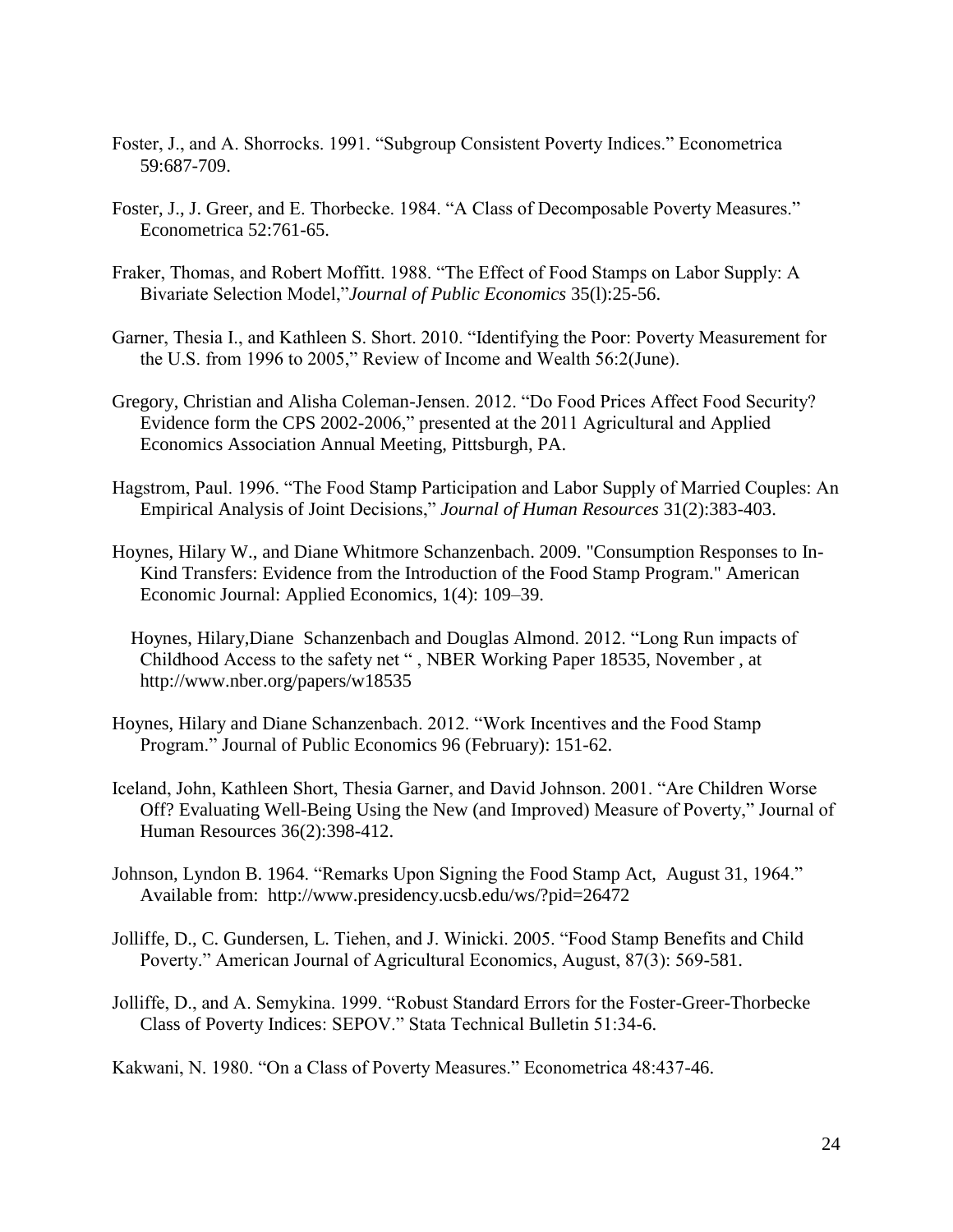- Leibtag, Ephraim. 2007. "Stretching the Food Stamp Dollar: Regional Price Differences Affect Affordability of Food." U.S. Department of Agriculture Economic Research Service, Economic Information Bulletin 29-2. Washington, DC.
- Leibtag, Ephraim and Aylin Kumcu. 2011. "The WIC Fruit and Vegetable Cash Voucher: Does Regional Price Variation Affect Buying Power?" U.S. Department of Agriculture Economic Research Service, Economic Information Bulletin 75. Washington, DC.
- Levedahl, J. 1995. "A Theoretical and Empirical Evaluation of the Functional Forms Used to Estimate the Food Expenditure Equation of Food Stamp Recipients." American Journal of Agriculture Economics, v77, 960-968. 1995.
- Mabli, James, Emily Sama Martin, and Laura Castner. 2009. Effects of Economic Conditions and Program Policy on State Food Stamp Program Caseloads: 2000 to 2006, CCR-56, Economic Research Service, USDA.
- Meyer, Bruce D., Wallace K. C. Mok, and James X. Sullivan. 2009. "The Under-Reporting of Transfers in Household Surveys: Its Nature and Consequences," National Bureau of Economic Research Working Paper #15181, July.
- Moffitt, Robert A. "Estimating the Value of an In-Kind Transfer: The Case of Food Stamps", Econometrica, 1989, 57 #2, 385-410.
- Moffitt, Robert. 2013 " SNAP, Employment, and the Non-Food Safety Net ", presentation made to the Conference , *Five Decades of Food Stamps* . Brookings, Washington, DC, September  $20<sup>th</sup>$ .
- Moffitt, Robert and John Karl Scholz. 2010. "Trends in the Level and Distribution of Income Support," in Tax Policy and the Economy, Volume 24, edited by Jeffrey R. Brown. Chicago: University of Chicago Press, 111-152.
- Rector, Robert and Katherine Bradley. 2012. "Reforming the Food Stamp Program." Welfare and Welfare Spending Backgrounder #2708, Heritage Foundation, Washington, DC.
- Rosenbaum, Dorothy. 2000. "Improving Access to Food Stamps: New Reporting Options Can Reduce Administrative Burdens and Error Rates." Washington, DC: Center on Budget and Policy Priorities, September.
- Rosenbaum, Dorothy. 2013. "The Relationship Between SNAP and Work Among Low-Income Households." Center on Budget and Policy Priorities, January.
- Scholz, John Karl, Robert Moffitt, and Benjamin Cowan. 2009. "Trends in Income Support," in Changing Poverty, Changing Policies, edited by M. Cancian and S. Danziger. New York: Russell Sage Foundation, 203-241.
- Sen, A. 1976. "Poverty: an Ordinal Approach to Measurement." Econometrica 44:219-31.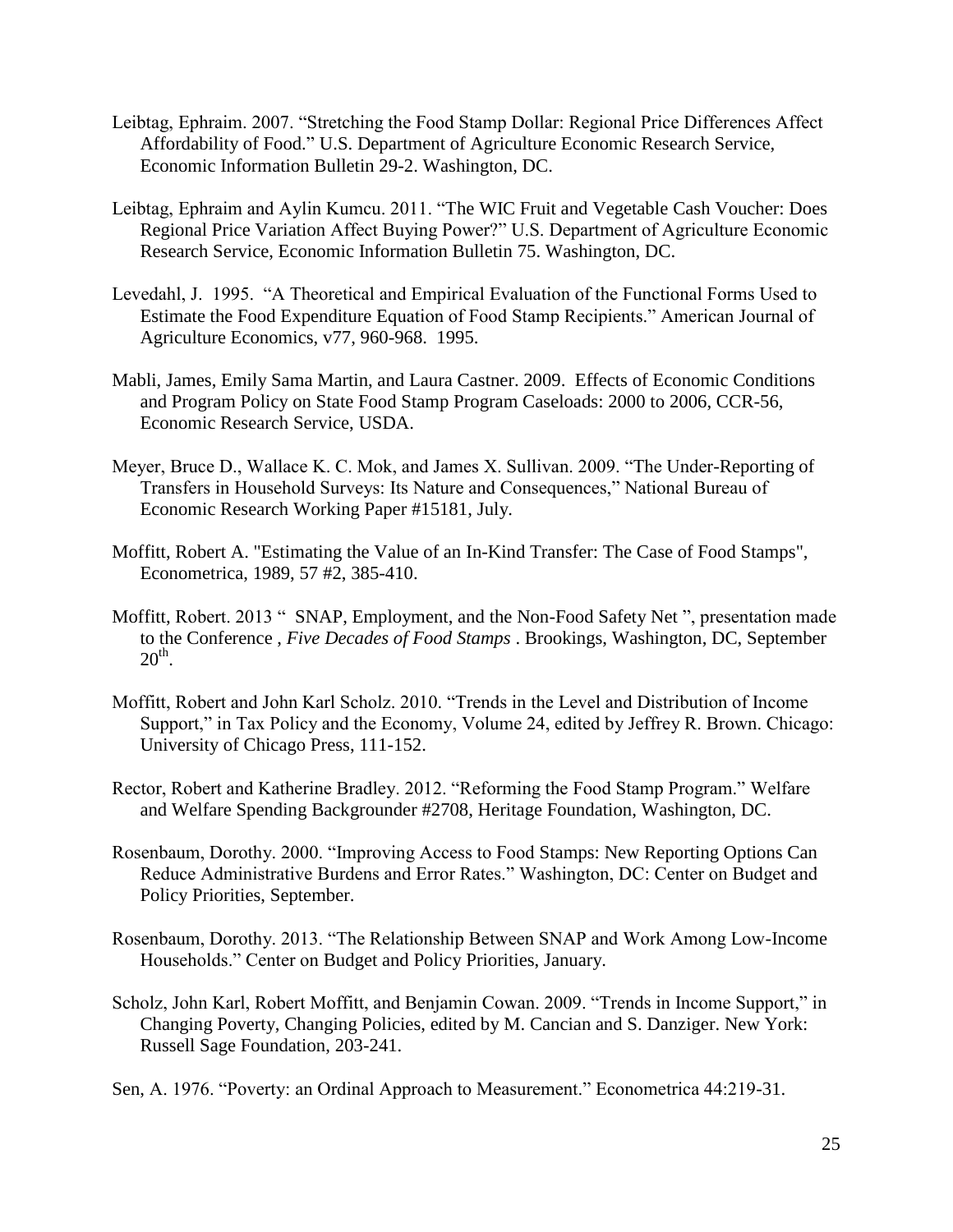- Shaefer, H. L., & Edin, K.( 2013). Rising Extreme Poverty in the United States and the Response of Means-tested Transfers. Social Service Review
- Short, Kathleen. 2011. The Research Supplemental Poverty Measure: 2010, Current Population Report No. P60-241, U.S. Census Bureau.
- Short, Kathleen. 2012. The Research Supplemental Poverty Measure: 2011, Current Population Report No. P60-244, U.S. Census Bureau.
- Smeeding, T. M. 1977. "The Anti-Poverty Effectiveness of In-Kind Transfers." *Journal of Human Resources* XII(3): 360–378
- Tiehen, Laura, Dean Jolliffe, and Craig Gundersen. 2012. "Alleviating Poverty in the United States: The Critical Role of SNAP Benefits." U.S. Department of Agriculture Economic Research Service, Economic Research Report 132, Washington, DC.
- Tiehen, Laura, Dean Jolliffe, and Craig Gundersen. 2013. "How State Policies Influence the Efficacy of SNAP in Reducing Poverty." Presentation at American Economics Association Annual Meeting, January, San Diego, CA.
- Todd, Jessica, Ephraim Leibtag, and Courtney Penberthy. 2011. "Geographic differences in the Relative Prices of Healthy Foods." U.S. Department of Agriculture Economic Research Service, Economic Information Bulletin 78. Washington, DC.
- U.S. Bureau of Census.1982. *Alternative Methods for Valuing Selected In-Kind Transfer Benefits and Measuring Their Effect on Poverty*. Technical Paper No. 50. Washington, DC: U.S. Government Printing Office (March).
- U.S. Department of Agriculture, Food and Nutrition Service. 2013a. Supplemental Nutrition Assistance Program Participation and Costs. At <http://www.fns.usda.gov/pd/SNAPsummary.htm>accessed September 10th
- U.S. Department of Agriculture, Economic Research Service, 2013b, SNAP Policy Database. Available at[:http://www.ers.usda.gov/data-products/snap-policy-database.aspx](http://www.ers.usda.gov/data-products/snap-policy-database.aspx)
- U.S. General Accounting Office, 2002, "States Use of Options and Waivers to Improve Program Administration and Promote Access." Washington, DC.
- Wheaton, Laura Michael Martinez-Schiferl, Linda Giannarelli, and Sheila Zedlewski. 2012. "The Effect of Food Assistance Programs on Poverty: 2007 to 2009," presented to the APPAM Fall Conference, Baltimore, MD, November.

Wimer, Christopher, Marybeth Mattingly, Caroline Danielson, and Sarah Bohn.2013. *The California Poverty Measure :A Portrait of Poverty within California Counties and*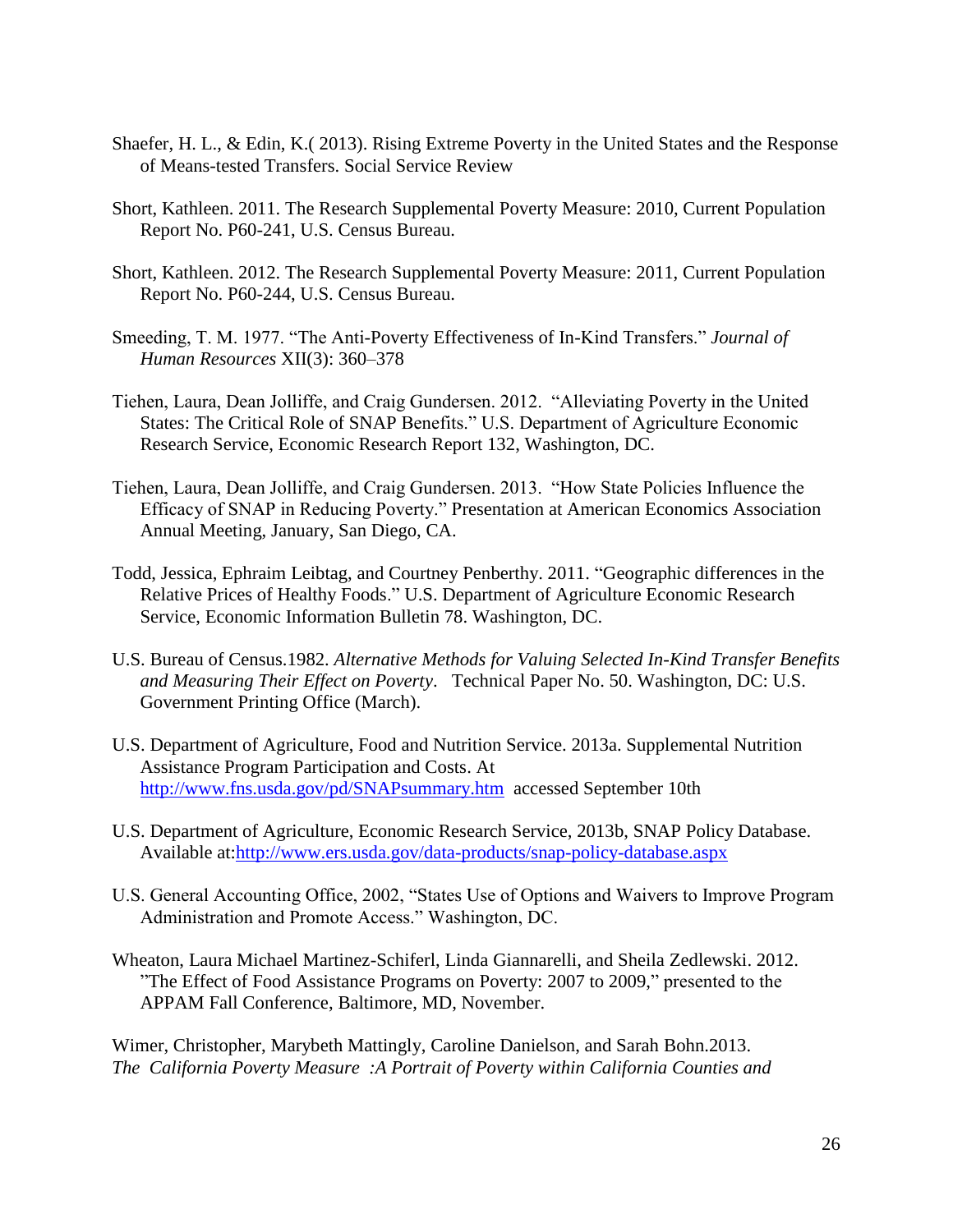*Demographic Groups*, Stanford Center on Poverty and Inequality, October 1 , Figure 6, at [http://www.stanford.edu/group/scspi/poverty/cpm/CPMBrief\\_CPI.pdf](http://www.stanford.edu/group/scspi/poverty/cpm/CPMBrief_CPI.pdf) 

- Ziliak, James P., 2005. "Understanding Poverty Rates and Gaps: Concepts, Trends, and Challenges," in Foundations and Trends in Microeconomics, 1(3), 127-199.
- Ziliak, James P., 2008. "Filling the Poverty Gap, Then and Now," Frontiers in Family Economics, Volume 1, 39.
- Ziliak, James P. 2011. "Recent Developments in Antipoverty Policies in the United States, " presentation at the Korea Development Institute Conference on Social Welfare Issues, August.
- Ziliak, James P., Craig Gundersen, and David Figlio. 2003. "Food Stamp Caseloads Over the Business Cycle," Southern Economic Journal 69(4):903-19.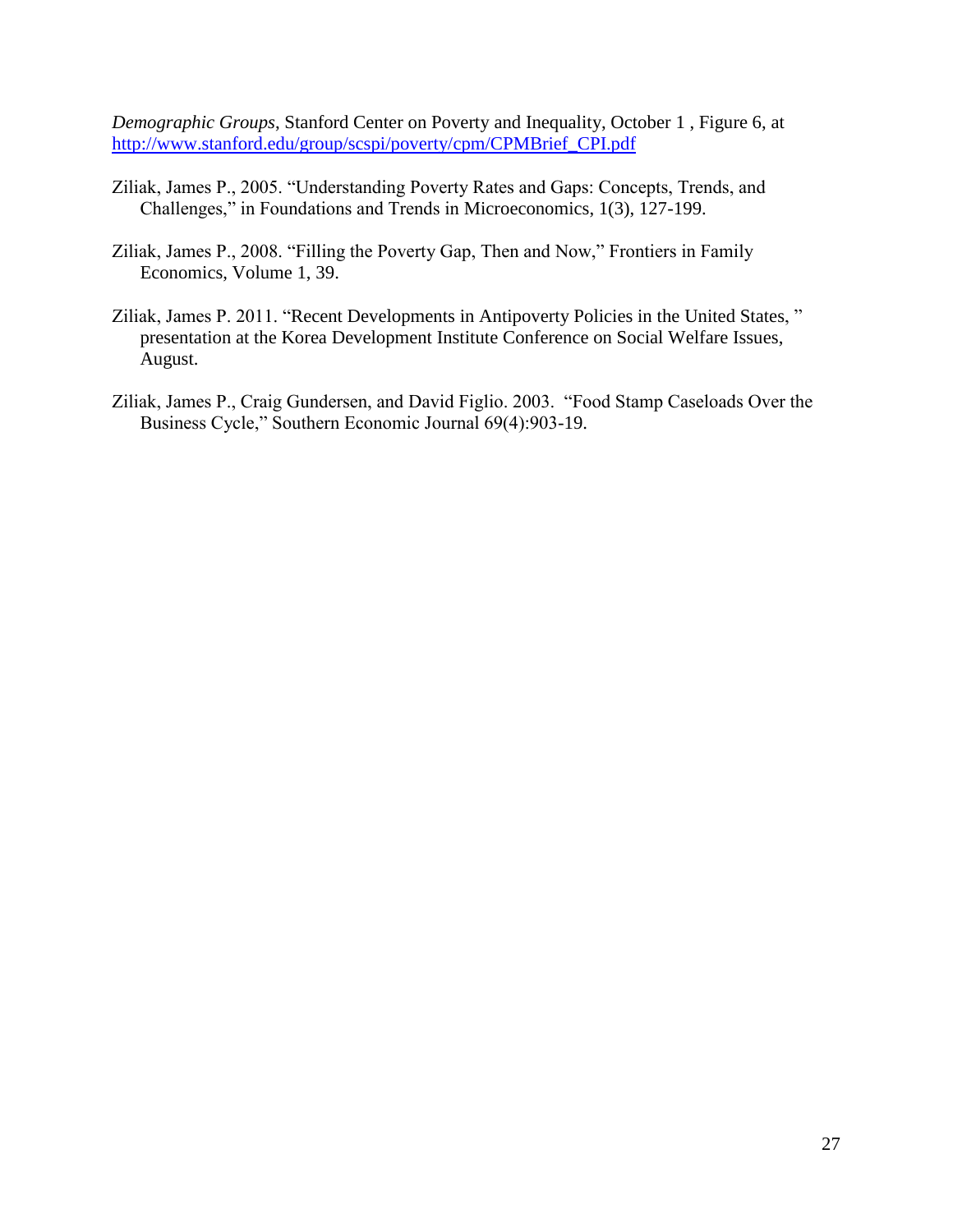| Table 1. Distribution of household and individual SNAP           |
|------------------------------------------------------------------|
| participation and benefits across income and demographic groups, |
| 2011                                                             |

|                                                    | Percent of<br><b>SNAP</b><br>households | Percent of<br><b>SNAP</b><br>benefits |
|----------------------------------------------------|-----------------------------------------|---------------------------------------|
| Household income as a percent                      |                                         |                                       |
| of poverty                                         |                                         |                                       |
| Below 50%                                          | 42.6                                    | 55.1                                  |
| 50-100%                                            | 40.7                                    | 36.3                                  |
| 101-130%                                           | 11.9                                    | 7.2                                   |
| Above 130%                                         | 4.7                                     | 1.4                                   |
| <b>Household structure</b>                         |                                         |                                       |
| Children in household                              | 47.1                                    | 69.2                                  |
| Single-parent                                      | 26.3                                    | 37.1                                  |
| Married head                                       | 9.0                                     | 15.5                                  |
| Multiple adults or children only                   | 11.7                                    | 16.6                                  |
| No children in household                           | 52.9                                    | 30.8                                  |
| Elderly in household                               | 16.5                                    | 8.5                                   |
| Disabled nonelderly in household                   | 20.2                                    | 15.8                                  |
| Household employment and<br>program participation  |                                         |                                       |
| Employed person in household                       | 30.5                                    | 35.9                                  |
| <b>Receives TANF</b>                               | 7.6                                     |                                       |
| <b>Receives SSI</b>                                | 20.2                                    |                                       |
| <b>Receives Social Security</b>                    | 22.4                                    |                                       |
| <b>Individual citizenship/ABAWD</b><br>status      |                                         |                                       |
| Legal noncitizen<br>Nondisabled adult in childless | 4.0                                     | 4.0                                   |
| household                                          | 10.2                                    | 13.3                                  |

Source: USDA, Food and Nutrition Service, Quality Control Data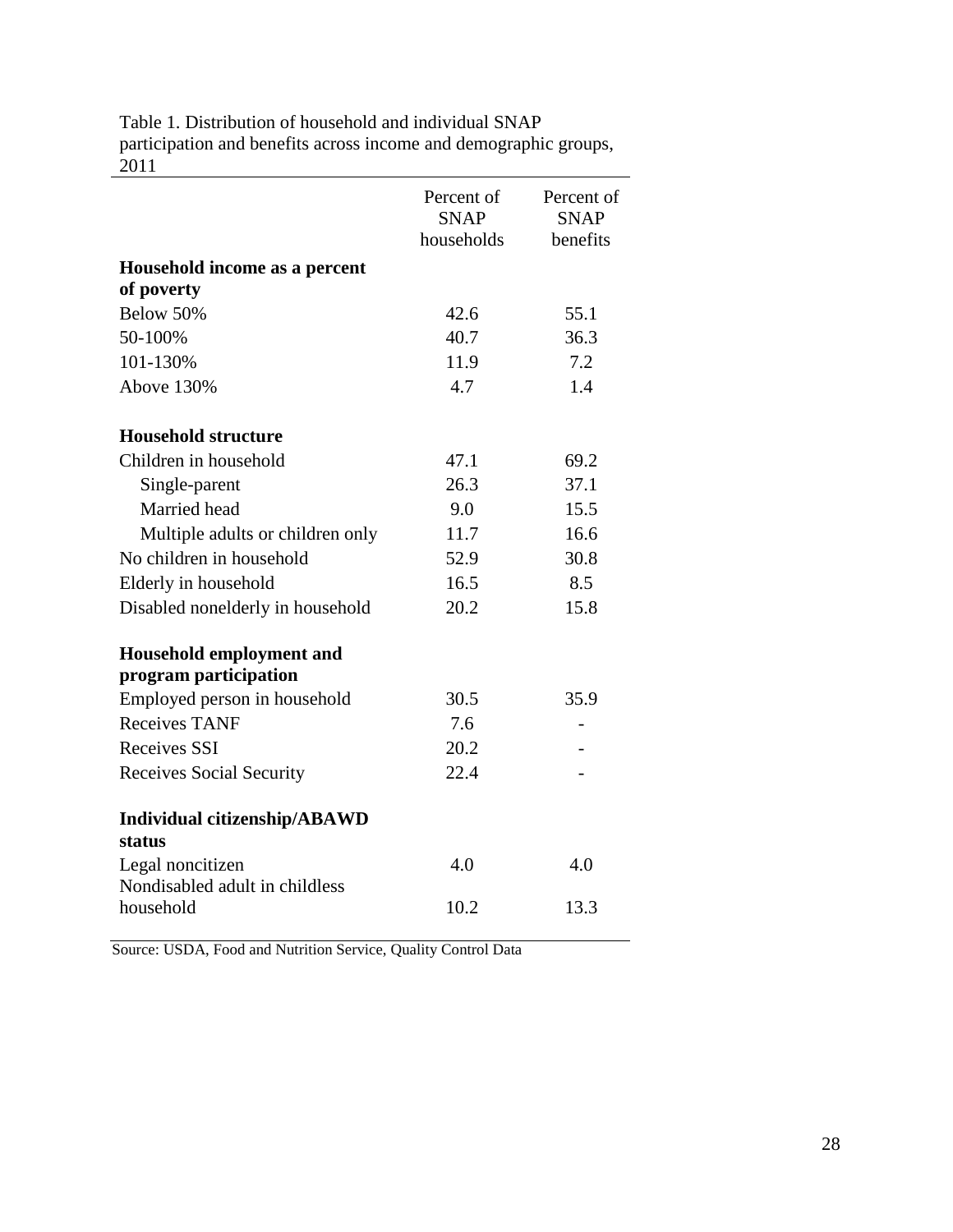|                            | Rate | Rate if<br><b>SNAP</b><br>included | Percent<br>difference |
|----------------------------|------|------------------------------------|-----------------------|
| Age                        |      |                                    |                       |
| Under 18                   | 21.9 | 19.7                               | 9.9                   |
| $18 - 64$                  | 13.7 | 12.8                               | 6.7                   |
| 65 and older               | 8.7  | 8.0                                | 8.8                   |
| <b>Race/ethnicity</b>      |      |                                    |                       |
| Non Hispanic White         | 9.8  | 9.1                                | 7.9                   |
| <b>Black</b>               | 27.6 | 25.2                               | 8.8                   |
| Hispanic                   | 25.3 | 23.6                               | 7.0                   |
| Asian                      | 12.3 | 11.5                               | 6.3                   |
| Other                      | 21.8 | 19.5                               | 10.6                  |
| <b>Citizenship status</b>  |      |                                    |                       |
| Citizen                    | 14.3 | 13.1                               | 8.5                   |
| Noncitizen                 | 24.3 | 23.3                               | 4.3                   |
| <b>Employment status</b>   |      |                                    |                       |
| Employed                   | 6.7  | 6.1                                | 7.8                   |
| Unemployed                 | 26.8 | 25.0                               | 6.7                   |
| <b>Household structure</b> |      |                                    |                       |
| Two-parent family          | 7.4  | 6.7                                | 10.2                  |
| Single-parent family       | 26.9 | 25.0                               | 7.0                   |

Table 2. The Antipoverty Effect of SNAP on Individuals, by Demographic Groups, 2011

Source: Authors' calculations using Current Population Survey data.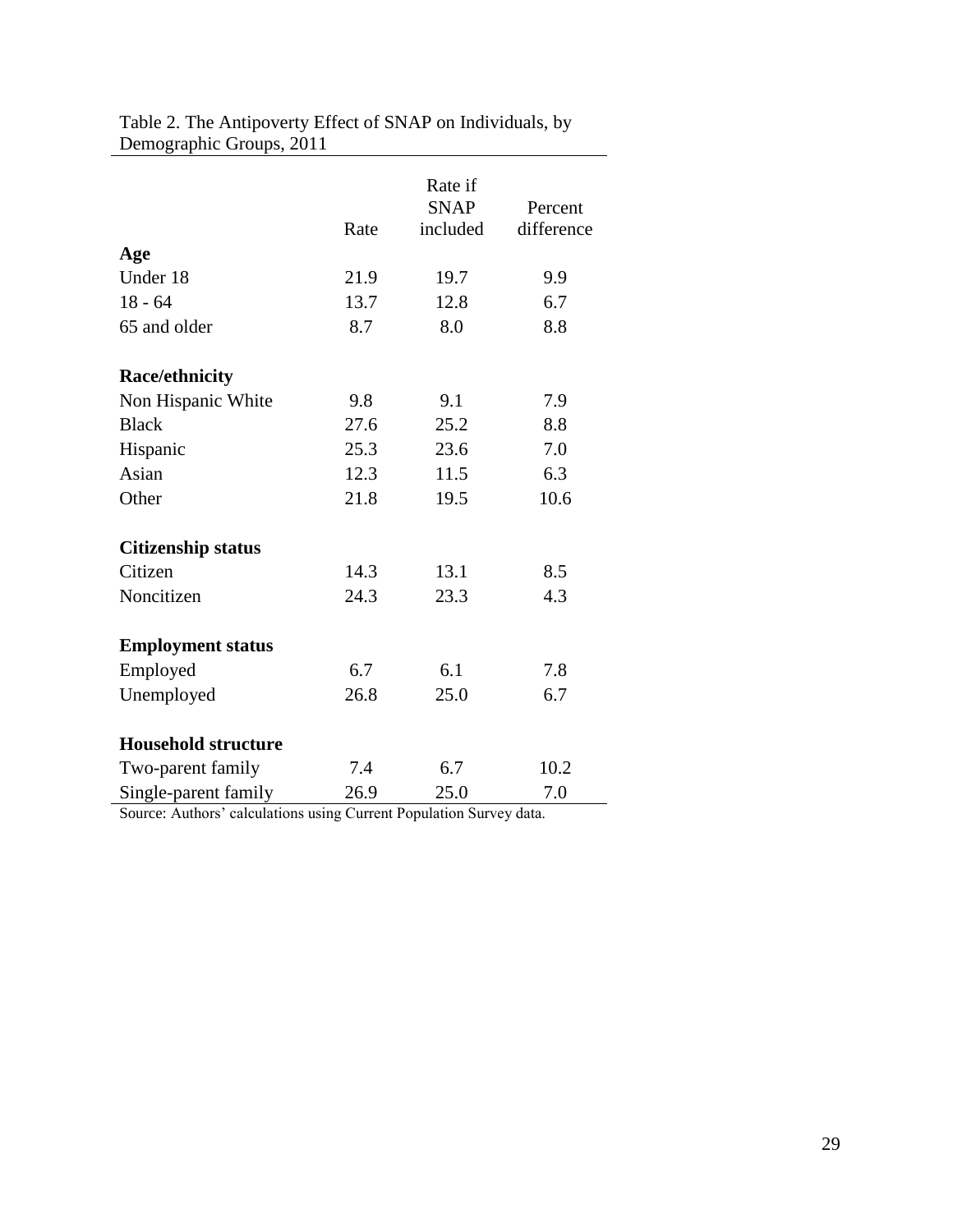

Figure 1. The distribution of SNAP benefits across the income distribution, 2000 and 2011

Source: USDA, Food and Nutrition Service Quality Control Data. Note: Income is defined as gross monthly income.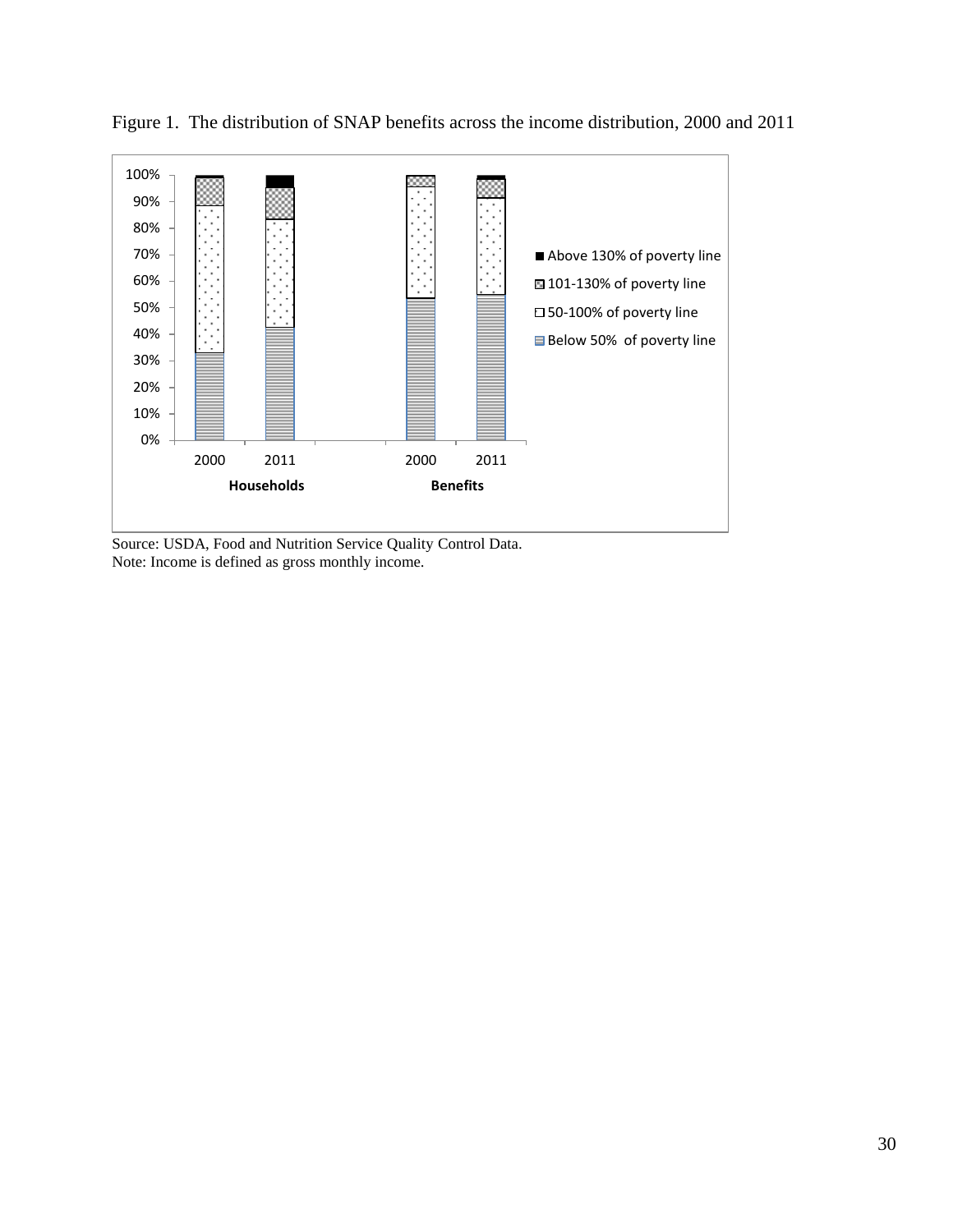

Figure 2. SNAP participants, people in poverty, and the unemployment rate, 1980-2012

Source: USDA, Food and Nutrition Service, U.S. Census Bureau, and U.S. Bureau of Labor Statistics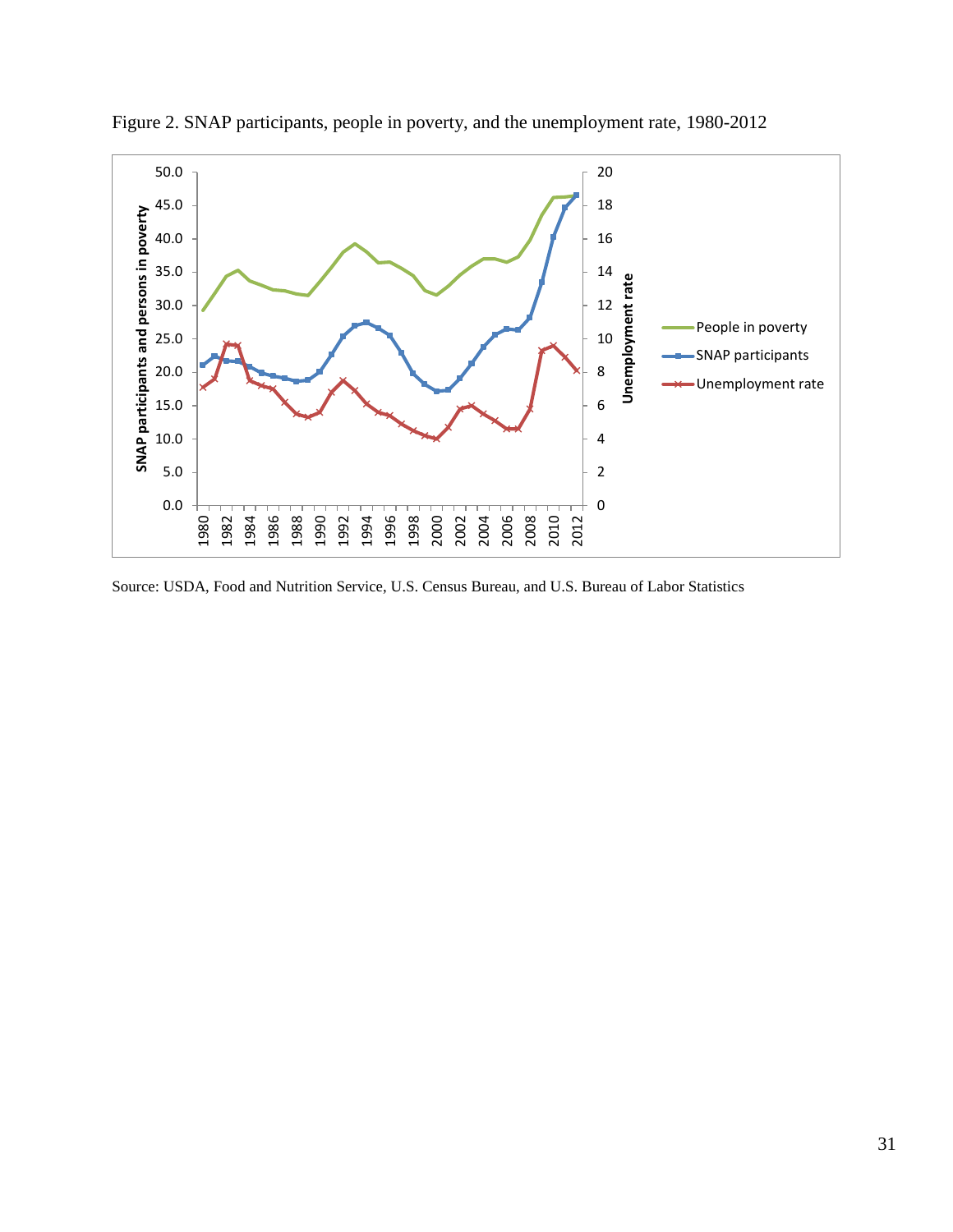

Figure 3. The effect of SNAP benefits on official U.S. poverty, 1988 – 2011

Source: Authors' calculations using Current Population Survey data.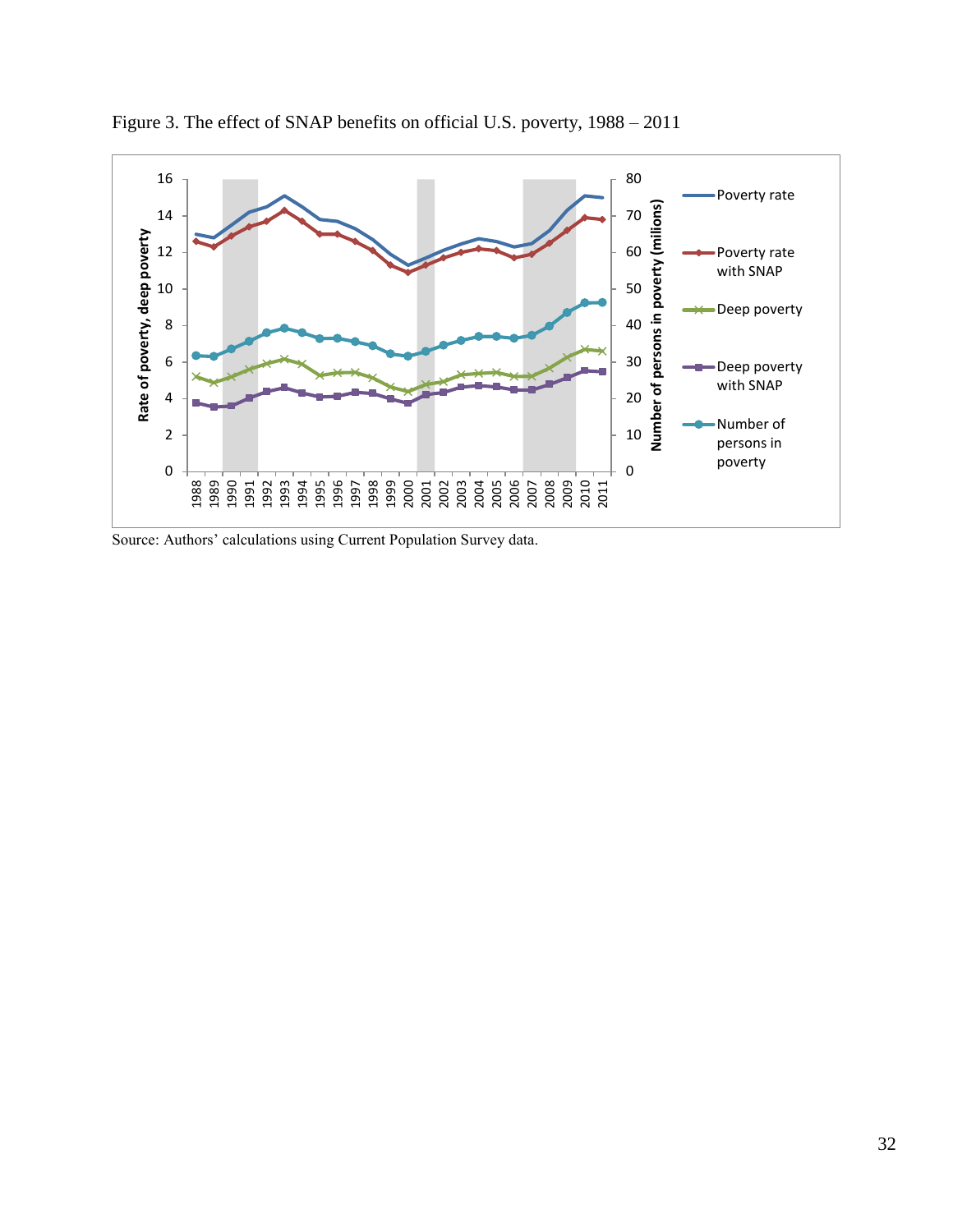

Figure 4. Effect of SNAP on Research Supplemental Poverty Measure, 2009 – 2011

Source: Authors' calculations using Current Population Survey data.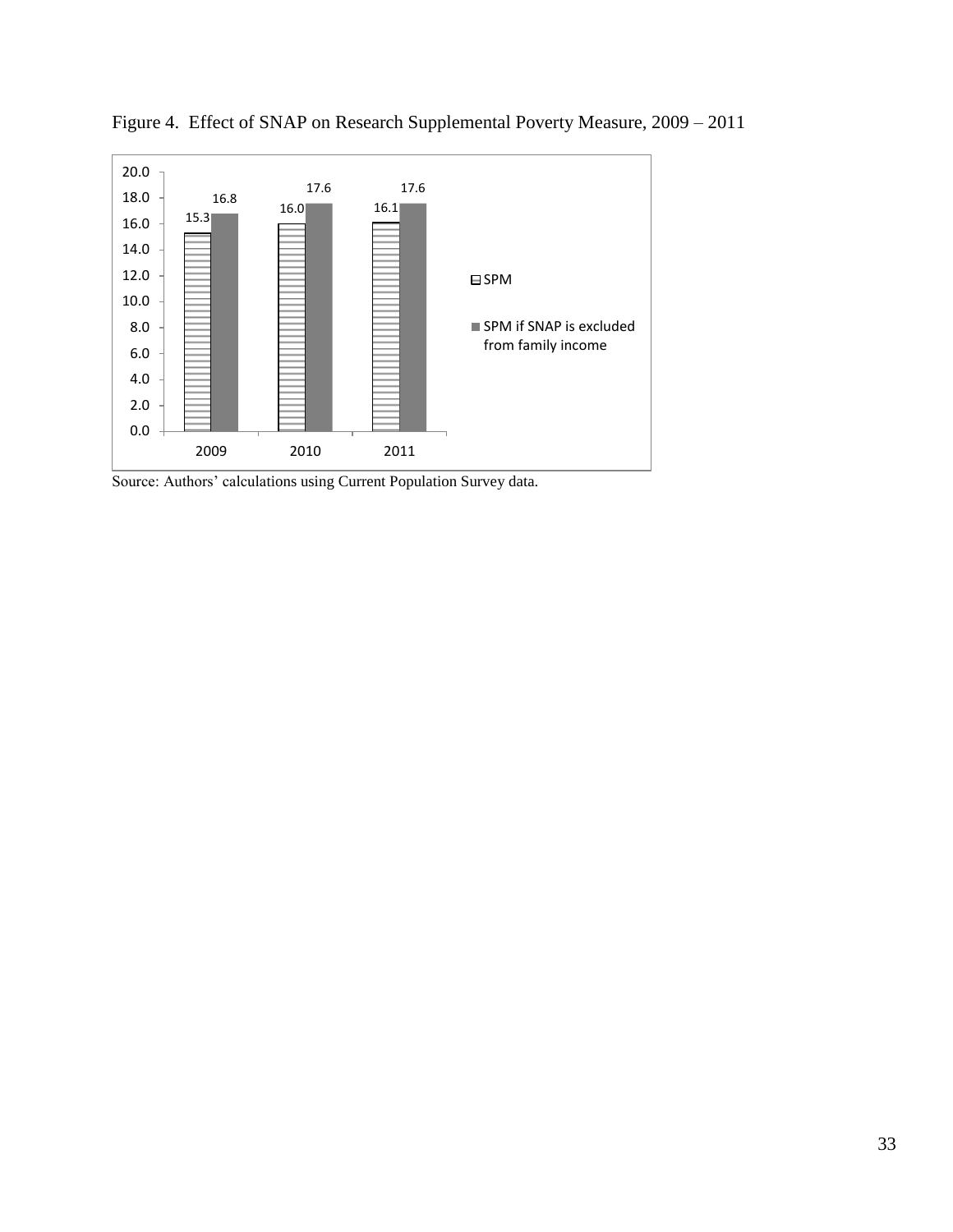

Figure 5. Percent Reduction in Poverty due to SNAP, 1988-2011

Source: Authors' calculations using Current Population Survey data.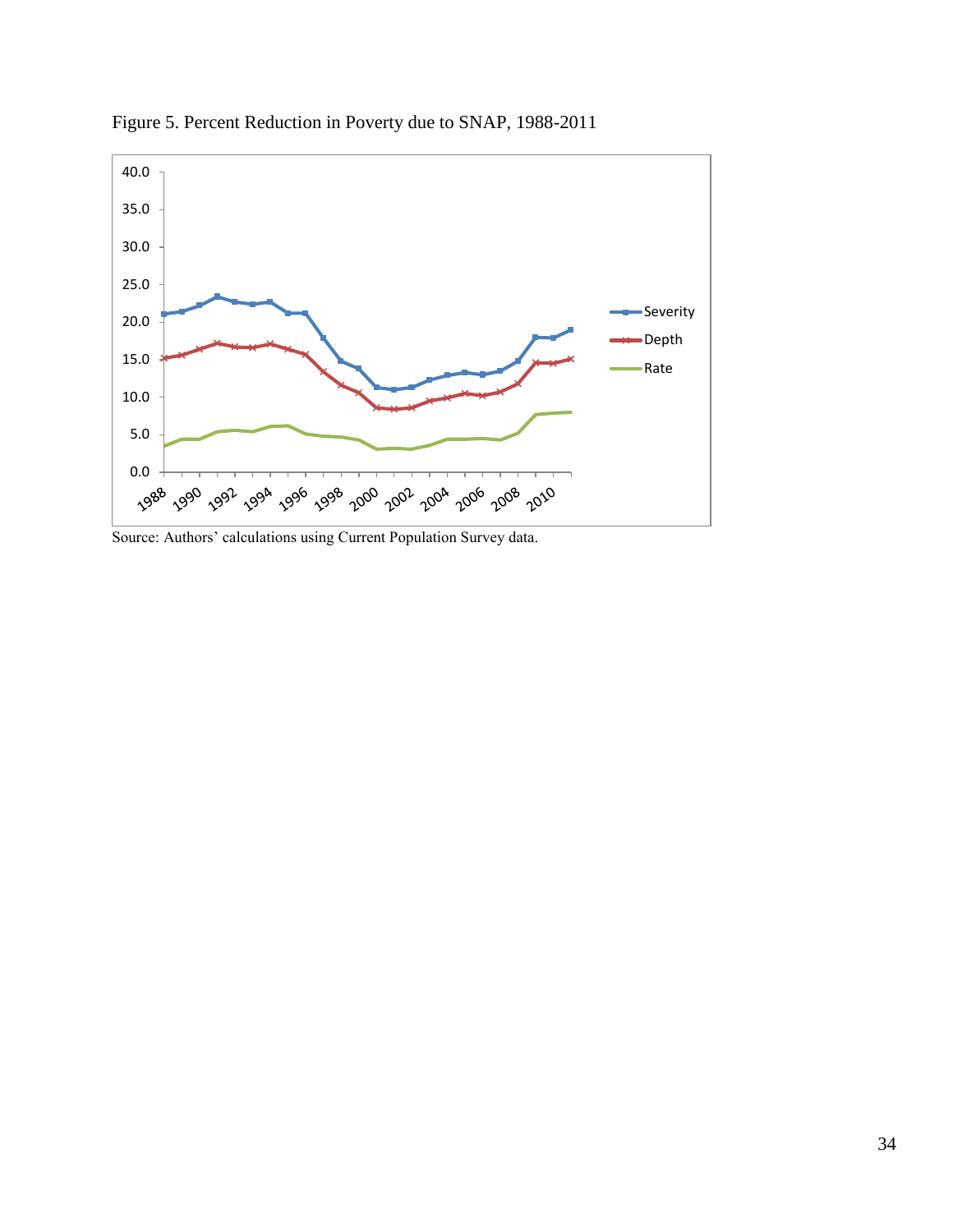

Figure 6. Percent decline in poverty due to SNAP, by age, 2000-11

Source: Authors' calculations using Current Population Survey data.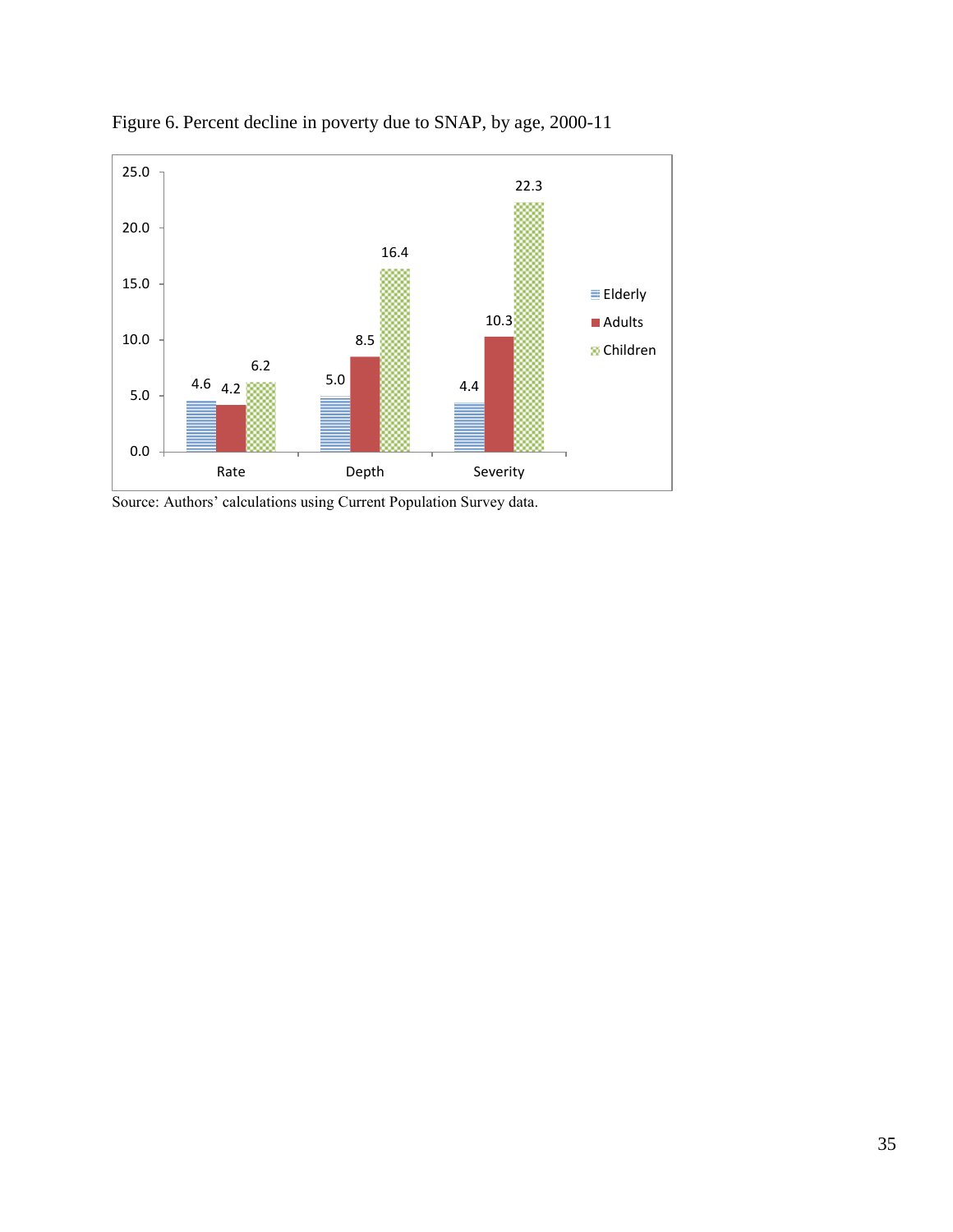

Figure 7a. Percent decline in state poverty rate due to SNAP, annual average, 2000-2009

Source: Authors' calculations using Current Population Survey data.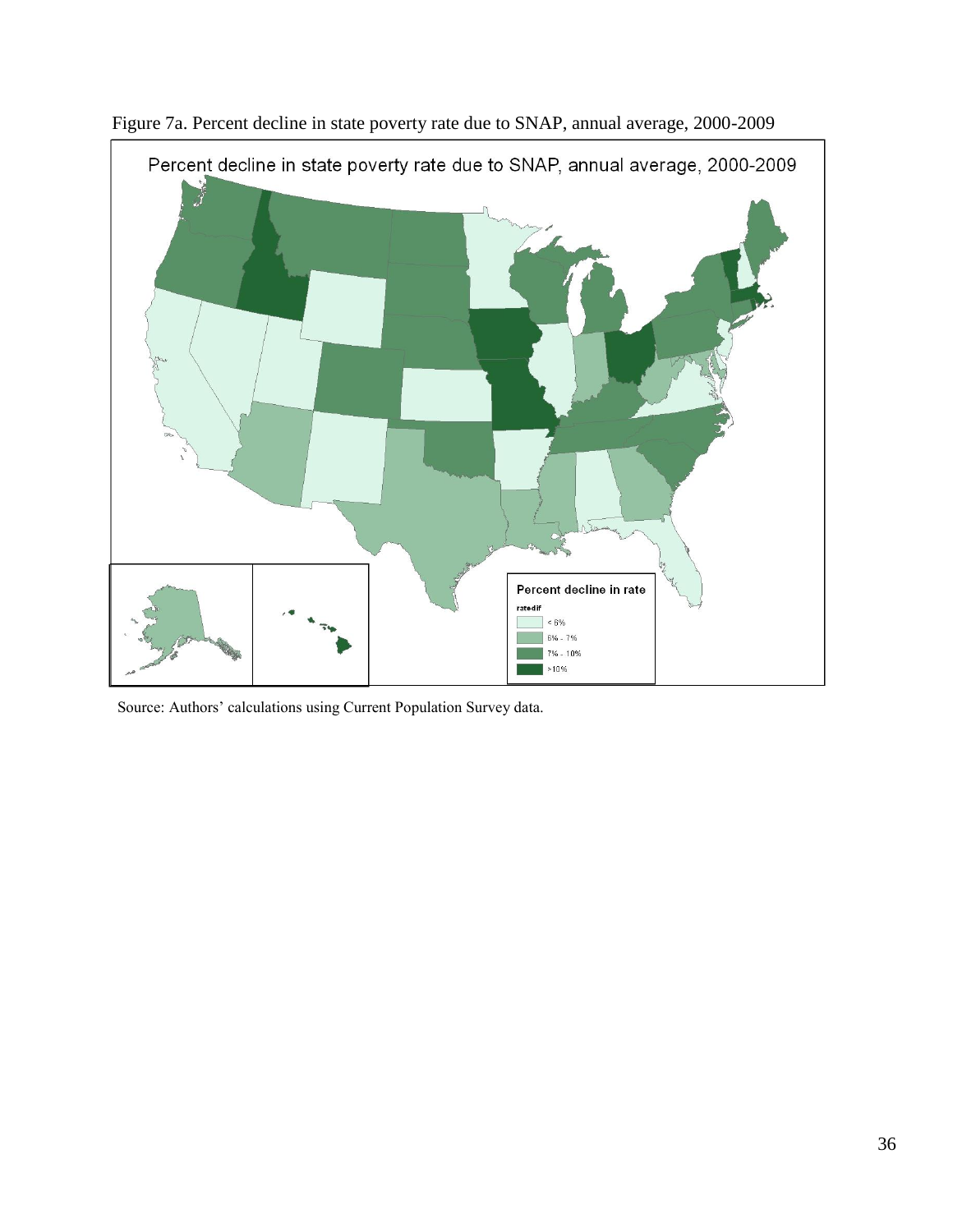

Figure 7b. Percent decline in state poverty severity due to SNAP, annual average, 2000-2009.

Source: Authors' calculations using Current Population Survey data.